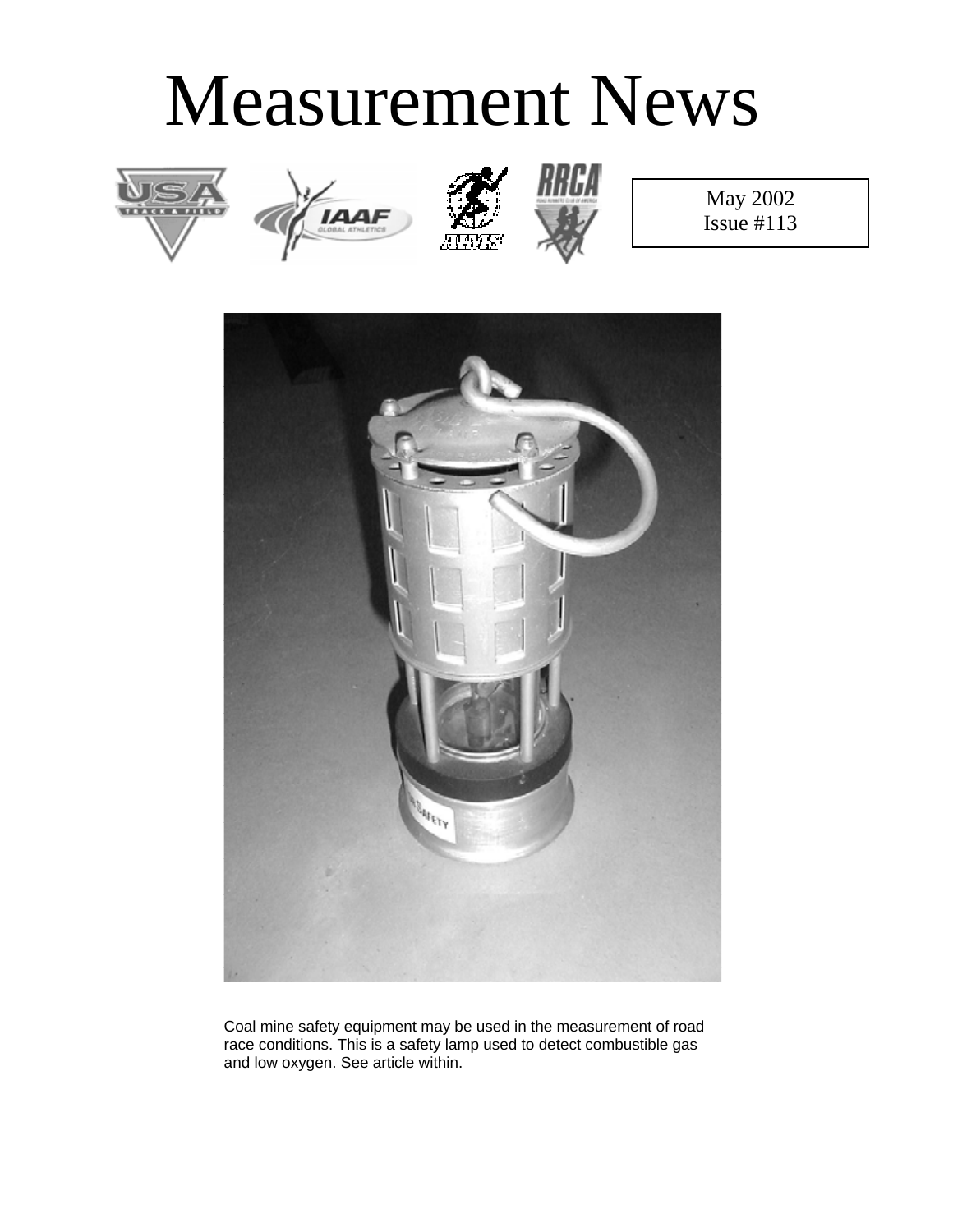## **MEASUREMENT NEWS**

## **#113 – MAY 2002**

**Editor**: Pete Riegel - 3354 Kirkham Road - Columbus, OH 43221-1368

Telephone: 614-451-5617 (home, not after 10 PM Eastern time) FAX: 614-451-5610 (home) Email: Riegelpete@aol.com

#### **Subscription cost:**

MN is sent free to RRTC officers and certifiers, and AIMS/IAAF measurers. Others may obtain MN by sending \$20 (for a one year subscription - six issues) to Pete Riegel.

Course lists for individual states may be obtained via email, free. Contact Pete Riegel at: **Riegelpete@aol.com**

#### **Deadlines**

Material intended to be included in the July 2002 issue must be in the Editor's hands by **June 24.** Next issue must be mailed in early July.

## **ONLINE MEASUREMENT FORUM**

All it takes to become a subscriber is access to email. Simply send to **MNForum@aol.com** with "Subscribe MNF" in the subject heading box, and you will be added to the list. Postings on any subject related to measurement are also welcome at the same address. RRTC CHAIRMAN – Mike Wickiser 2939 Vincent Rd – Silver Lake, OH 44224 Phone/fax: 330-929-1605 Email: MikeWickiser@neo.rr.com

## **ROAD RUNNING TECHNICAL COUNCIL**

|                              | <b>Ted Corbitt</b>  |
|------------------------------|---------------------|
|                              | Mike Wickiser       |
| Vice-Chairman (East)         | Paul Hronjak        |
| Vice-Chairman (West)         | <b>Tom McBrayer</b> |
| Registrar of Courses         | Karen Wickiser      |
| Webmaster/Secretary          | <b>Bob Baumel</b>   |
|                              | Jim Gerweck         |
|                              | Doug Loeffler       |
|                              | David Katz          |
| Editor, Measurement News     | Pete Riegel         |
| RRCA Representative          | Carl Sniffen        |
| Road Running Info Center Rep | Basil/Linda Hor     |
| Athlete Representatives      | Carol McLatchi      |
| National Officer Liaison     | Bill Roe            |
| Regional Certifiers          | See list in this i  |
|                              |                     |

la Honikman Atchie, Dan Dillon this issue.

**http://www.rrtc.net**

A complete list of certified courses may be downloaded from this site.

A complete USATF measurement book can be downloaded from this site.

## **ABOUT MEASUREMENT NEWS**

Measurement News (MN) is the newsletter of the Road Running Technical Council (RRTC) of USA Track & Field (USATF). MN is our way to talk to one another, so that we all know what's going on.

MN is also sent to many foreign measurers associated with AIMS and IAAF, who are also invited to participate in the dialogue.

MN is published bimonthly beginning in January (six issues per year).

If you wish to reproduce or report on anything in MN, go ahead, but an attribution would be appreciated.

MN wants to make road course measurement as good as it can be. All opinions and grievances are solicited. No cows are sacred. If you have a new measurement technique, or if you think things should be done differently, send in your contribution to MN. Your opinion will be given space. Nothing changes until somebody tries!

Electronic copy or clean typed material is most welcome, but send what you can.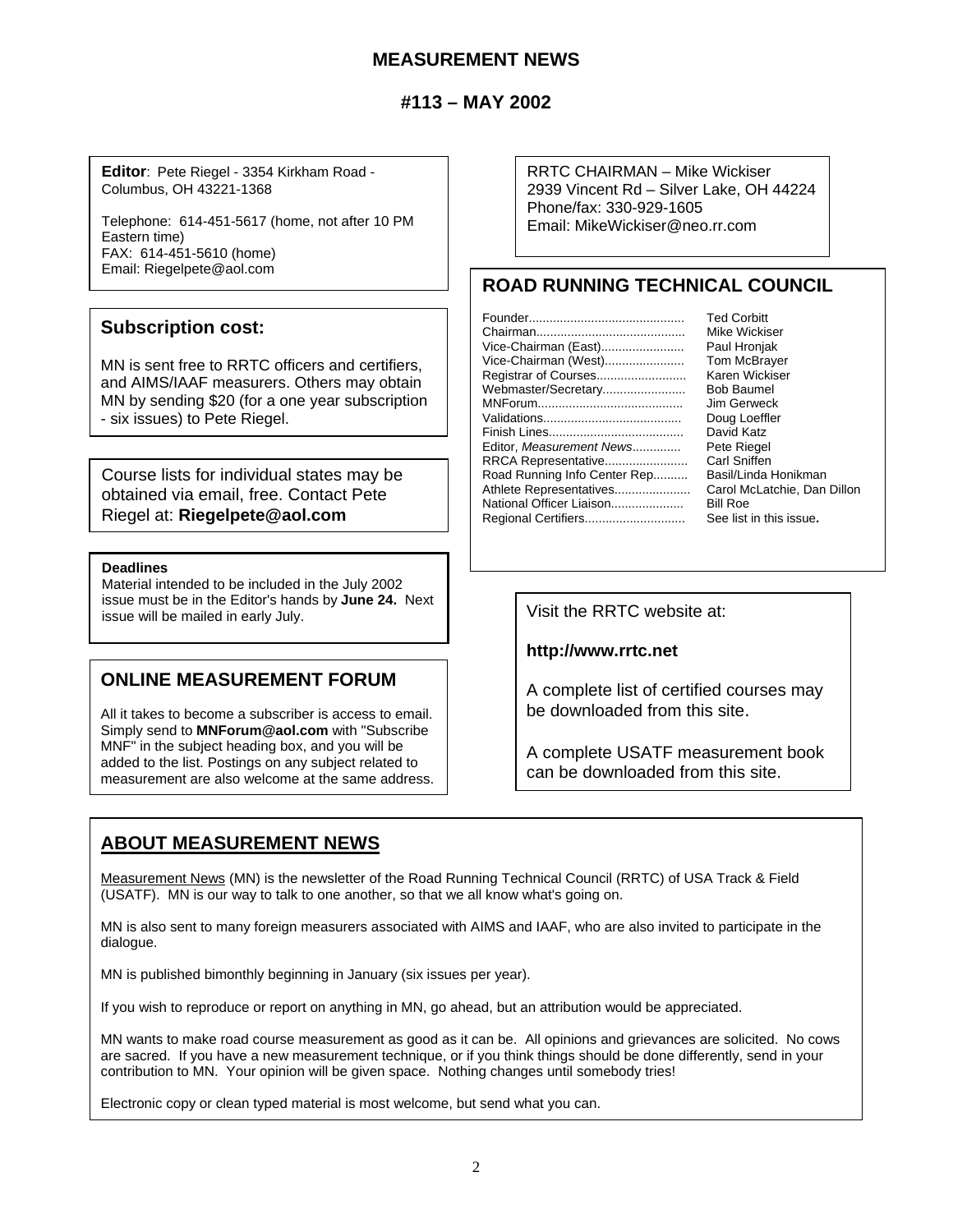#### **MEASUREMENT NEWS**

#### **Issue #113 – May 2002**

#### **\* \* \* \* \* \* \* \***

#### **Chairman's Clatter -** From Mike Wickiser

Maps, maps, and course maps. USATF Webmaster, Keith Lively, recently contacted me about certified course maps. Keith has offered to dedicate time and server space to digitize and post maps for all certified courses going back 10 years. He intends to produce a searchable calendar and database of certified courses and their maps.

As you can expect a project of this magnitude and complexity is going to take some time to accomplish, but with the national office's commitment to the project, it appears there will be a complete and searchable database of certified course maps available to the public. As I understand it, the maps will be available for viewing and printing with a high quality of reproduction. It will be possible to print a course map that rivals the original.

Bob Baumel has provided Keith with his views and suggestions to help with some of the server compatibility glitches. The entire 2001 and 2002 certificate files have been sent to Indianapolis. As of this writing Keith has scanned and digitized over 700 maps and expects to return the certificates within a week or so. To get a glimpse of how these maps will look try going to **www.usatf.org/test/maps/**. This site shows a few maps and served as a trial. Some of the final work is yet to be worked out but each map will be identified by its certificate ID number.

Maps have often been the hard part of measurement for me. Getting a satisfactory map that clearly indicated the race course and looked reasonably good has always been the difficult part of course measurement for me. I have never been able to produce a map as good looking as a Bob Letson but always tried to get the course detailed adequately. With maps going online it will be possible to view the course for any certified race.

I have not forgotten the RRIC search engine. Since the work for this item is primarily a volunteer effort, it appears completion and implementation is in the future. Once completed, it should be possible to search out courses by state or distance and then view the course map.

Well, that's about it for this month. I have to get going and remark a course for a race director who needs to move his start line about 150 feet.

Wike Hebrach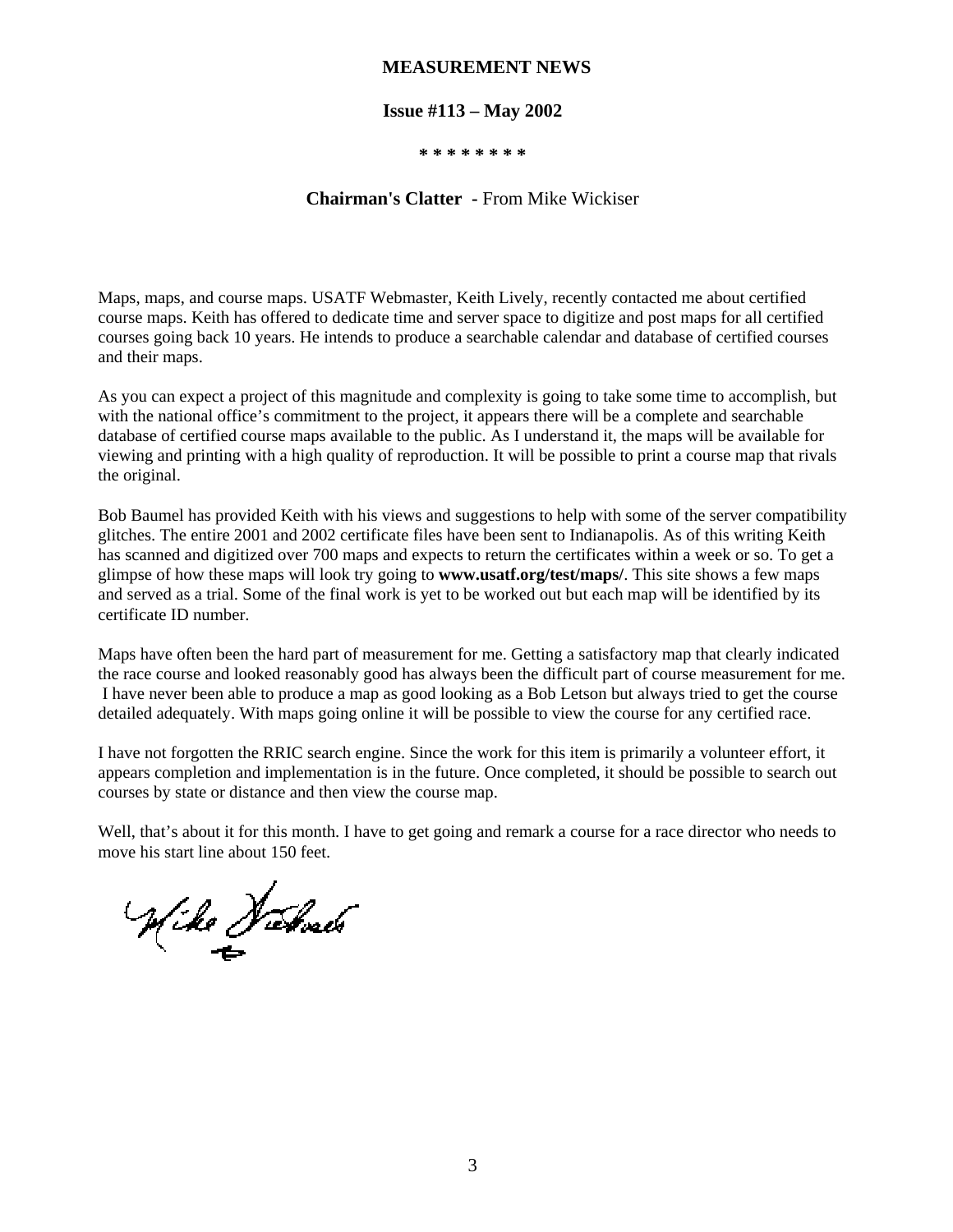#### **YEAR 2001 MEASUREMENT ACTIVITY**

This summary is based on the course list as it existed on March 1, 2001. It was assumed that all of the year 2001 courses had been received, and indeed few have been received since then. Here is how we did last year:

> Most active certifier: Tom McBrayer – 136 (104 in 2000) Most active measurer: Chuck Hinde, with 62 (37 in 2000) Most active state: Texas, with 159 courses certified (110 in 2000) Measurers active in 2000: 298 (272 in 2000) State with most active measurers: Texas, with 25 (19 in 2000) Courses certified in 2001: 1242 (1101 in 2000) New measurers in 2001: 59 (51 in 2000)

#### **STATUS OF CERTIFIED COURSES AS OF MARCH 1, 2002**

| Active courses (including renewed courses) | 10127 |
|--------------------------------------------|-------|
| Courses renewed after 10 year expiration   | 249   |
| Total courses                              | 21175 |

## **LENGTHS OF COURSES CERTIFIED IN 2001**

| Length          | Number | Percent |
|-----------------|--------|---------|
| 5 km            | 641    | 51.6    |
| $10 \text{ km}$ | 148    | 11.9    |
| Mar             | 71     | 5.7     |
| Cal             | 70     | 5.6     |
| Hmar            | 60     | 4.8     |
| 8 km            | 48     | 3.9     |
| 5 mi            | 34     | 2.7     |
| 1 mi            | 33     | 2.7     |
| $15 \text{ km}$ | 23     | 1.9     |
| 4 mi            | 18     | 1.4     |
| $10 \text{ mi}$ | 12     | 1.0     |
| 2 mi            | 11     | 0.9     |
| Other           | 73     | 5.9     |
|                 |        |         |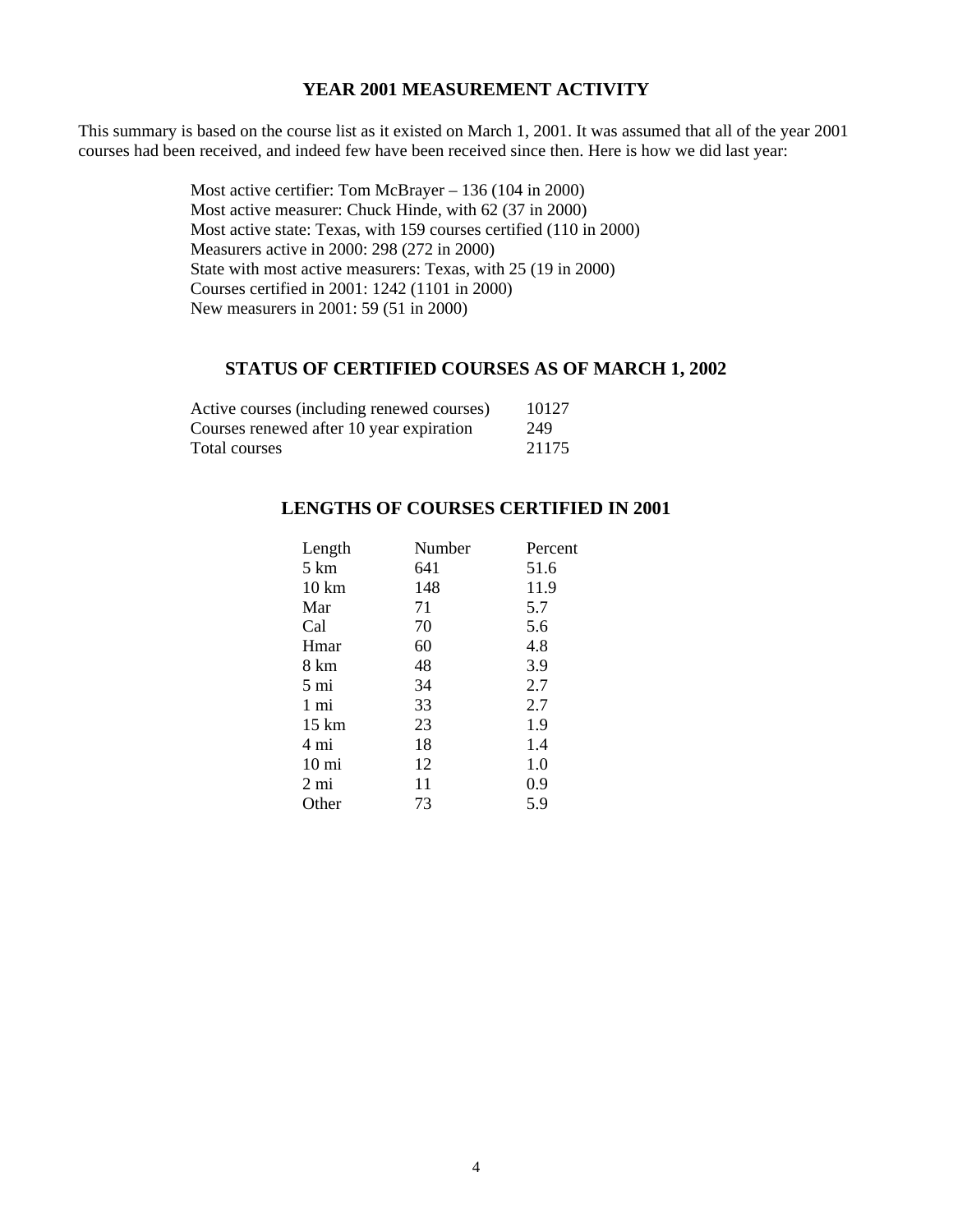## **2001 CERTIFICATION STATISTICS**

| <b>Courses Certified</b> |                | <b>Measurers Active</b> |                | Per              | <b>Courses Certified</b>             |                | Measurers with         |     |  |  |
|--------------------------|----------------|-------------------------|----------------|------------------|--------------------------------------|----------------|------------------------|-----|--|--|
| In State in 2001         |                | In State in 2001        |                | Measurer         | by Certifiers in 2001                |                | 10 or More             |     |  |  |
| TX                       | 159            | TX                      | 25             | 6.4              | <b>ETM</b>                           | 136            | Hinde                  | 62  |  |  |
| CA                       | 102            | <b>NY</b>               | 20             | 3.0              | <b>JW</b>                            | 116            | Scardera               | 45  |  |  |
| IL                       | 100            | <b>FL</b>               | 16             | 3.1              | <b>RS</b>                            | 74             | Ashby                  | 38  |  |  |
| <b>NC</b>                | 73             | OH                      | 15             | 4.2              | PH                                   | 73             | Hess                   | 36  |  |  |
| OH                       | 63             | CA                      | 13             | 7.8              | AM                                   | 57             | Ferguson               | 29  |  |  |
| <b>NY</b>                | 60             | GA                      | 12             | 2.3              | <b>PR</b>                            | 57             | Thurston               | 28  |  |  |
| FL                       | 50             | IL                      | 12             | 8.3              | BG                                   | 52             | White                  | 27  |  |  |
|                          |                | <b>NC</b>               |                |                  | <b>DL</b>                            |                |                        | 26  |  |  |
| <b>SC</b>                | 38             |                         | 11             | 6.6              |                                      | 51             | Knight                 |     |  |  |
| NJ                       | 37             | SC                      | 10             | 3.8              | GAN                                  | 46             | Lafarlette             | 26  |  |  |
| OK                       | 37             | CO                      | 9              | 2.4              | <b>RH</b>                            | 44             | Hronjak                | 23  |  |  |
| PA                       | 37             | <b>CT</b>               | 9              | $\overline{2.6}$ | <b>RN</b>                            | 43             | McBrayer               | 23  |  |  |
| <b>TN</b>                | 36             | <b>MO</b>               | 9              | 3.4              | <b>RT</b>                            | 42             | Nelson                 | 21  |  |  |
| MI                       | 34             | VA                      | $\overline{9}$ | 2.9              | <b>BS</b>                            | 38             | Hubbard                | 20  |  |  |
| <b>MA</b>                | 33             | KS                      | 8              | 2.5              | <b>BB</b>                            | 37             | Recker                 | 19  |  |  |
| <b>AL</b>                | 32             | PA                      | 8              | 4.6              | <b>SH</b>                            | 34             | Vaitones               | 19  |  |  |
| <b>MO</b>                | 31             | <b>TN</b>               | 8              | 4.5              | <b>WB</b>                            | 33             | Rhodes                 | 18  |  |  |
| GA                       | 27             | WI                      | 8              | 2.4              | JF                                   | 31             | Wickiser               | 17  |  |  |
| VA                       | 26             | <b>AL</b>               | $\overline{7}$ | 4.6              | WN                                   | 31             | Sissala                | 16  |  |  |
| $\overline{\text{CT}}$   | 23             | <b>MD</b>               | 6              | 3.0              | <b>TK</b>                            | 28             | Wight                  | 16  |  |  |
| CO                       | 22             | <b>ME</b>               | 6              | 1.3              | JD                                   | 27             | <b>Belleville</b>      | 15  |  |  |
| <b>MN</b>                | 21             | $\sf IN$                | $\overline{5}$ | 1.2              | <b>WC</b>                            | 27             | Clines                 | 15  |  |  |
| KS                       | 20             | <b>MA</b>               | $\overline{5}$ | 6.6              | DR                                   | 23             | Dewey                  | 13  |  |  |
| WI                       | 19             | <b>NH</b>               | $\overline{5}$ | 3.0              | <b>JS</b>                            | 23             | Zeigler                | 13  |  |  |
| <b>MD</b>                | 18             | OK                      | $\overline{5}$ | 7.4              | <b>DP</b>                            | 22             |                        | 12  |  |  |
|                          |                |                         |                |                  |                                      |                | Courtney               |     |  |  |
| <b>NH</b>                | 15             | WV                      | $\overline{5}$ | 1.4              | <b>RR</b>                            | 21             | Grandits               | 12  |  |  |
| $\overline{DC}$          | 13             | $\overline{KY}$         | 4              | 2.0              | <b>MW</b>                            | 20             | Morgan                 | 12  |  |  |
| <b>WA</b>                | 11             | MI                      | 4              | 8.5              | <b>MR</b>                            | 13             | Fitzpatrick            | 11  |  |  |
| IA                       | 10             | NJ                      | 4              | 9.3              | <b>MF</b>                            | 10             | Joline                 | 11  |  |  |
| RI                       | 10             | $\overline{\mathsf{V}}$ | 4              | 2.0              | DS                                   | 9              | Riegel                 | 11  |  |  |
| <b>NM</b>                | 9              | AΚ                      | 3              | 1.3              | KU                                   | 6              | Knoedel                | 10  |  |  |
| KY                       | $\overline{8}$ | AR                      | $\overline{3}$ | $\overline{1.7}$ | <b>DLP</b>                           | 5              | <b>McGuire</b>         | 10  |  |  |
| <b>ME</b>                | 8              | <b>MN</b>               | 3              | 7.0              | BC                                   | 3              | Melanson               | 10  |  |  |
| VT                       | $\overline{8}$ | <b>NM</b>               | $\overline{3}$ | 3.0              | JG                                   | $\overline{3}$ | Polansky               | 10  |  |  |
| WV                       | $\overline{7}$ | <b>WA</b>               | $\overline{3}$ | 3.7              | DB                                   | $\overline{2}$ | Prytherch              | 10  |  |  |
| DE                       | 6              | DC                      | $\overline{2}$ | 6.5              | LB                                   | $\overline{2}$ | Smith                  | 10  |  |  |
| IN                       | $\overline{6}$ | IA                      | $\overline{2}$ | 5.0              | DK                                   | $\mathbf{1}$   |                        |     |  |  |
| AR                       | 5              | ID                      | 2              | 1.0              | DL                                   | 1              | Total                  | 694 |  |  |
| AΚ                       | 4              | <b>MS</b>               | 2              | 1.5              | <b>FW</b>                            | 1              |                        |     |  |  |
| AΖ                       | 4              | NV.                     | $\overline{c}$ | 1.0              |                                      |                |                        |     |  |  |
| <b>NE</b>                | 4              | OR.                     | $\overline{c}$ | 1.0              | Total                                | 1242           | This column contains   |     |  |  |
| <b>MS</b>                | 3              | <b>WY</b>               | $\overline{2}$ |                  |                                      |                |                        |     |  |  |
|                          |                |                         |                | 1.0              |                                      |                | surnames only. Note    |     |  |  |
| HI                       | $\overline{2}$ | AZ                      | 1              | 4.0              |                                      |                | that several measurers |     |  |  |
| ID                       | $\overline{c}$ | DE                      | 1              | 6.0              |                                      |                | may share the same     |     |  |  |
| LA                       | $\overline{c}$ | HI                      | 1              | 2.0              |                                      |                | surname.               |     |  |  |
| <b>NV</b>                | $\overline{2}$ | LA                      | 1              | 2.0              |                                      |                |                        |     |  |  |
| <b>OR</b>                | $\overline{2}$ | ND                      | 1              | 1.0              |                                      |                |                        |     |  |  |
| <b>WY</b>                | $\overline{c}$ | NE                      | 1              | 4.0              | This data was taken from the course  |                |                        |     |  |  |
| ND                       | 1              | RI                      | 1              | 10.0             | list as it existed on March 1, 2002. |                |                        |     |  |  |
| МT                       | 0              | МT                      | 0              |                  |                                      |                |                        |     |  |  |
| <b>SD</b>                | 0              | <b>SD</b>               | 0              |                  |                                      |                |                        |     |  |  |
| UT                       | 0              | UT                      | 0              |                  |                                      |                |                        |     |  |  |
|                          |                |                         |                |                  |                                      |                |                        |     |  |  |
| Total                    | 1242           | Total                   | 298            |                  |                                      |                |                        |     |  |  |
|                          |                |                         |                |                  |                                      |                |                        |     |  |  |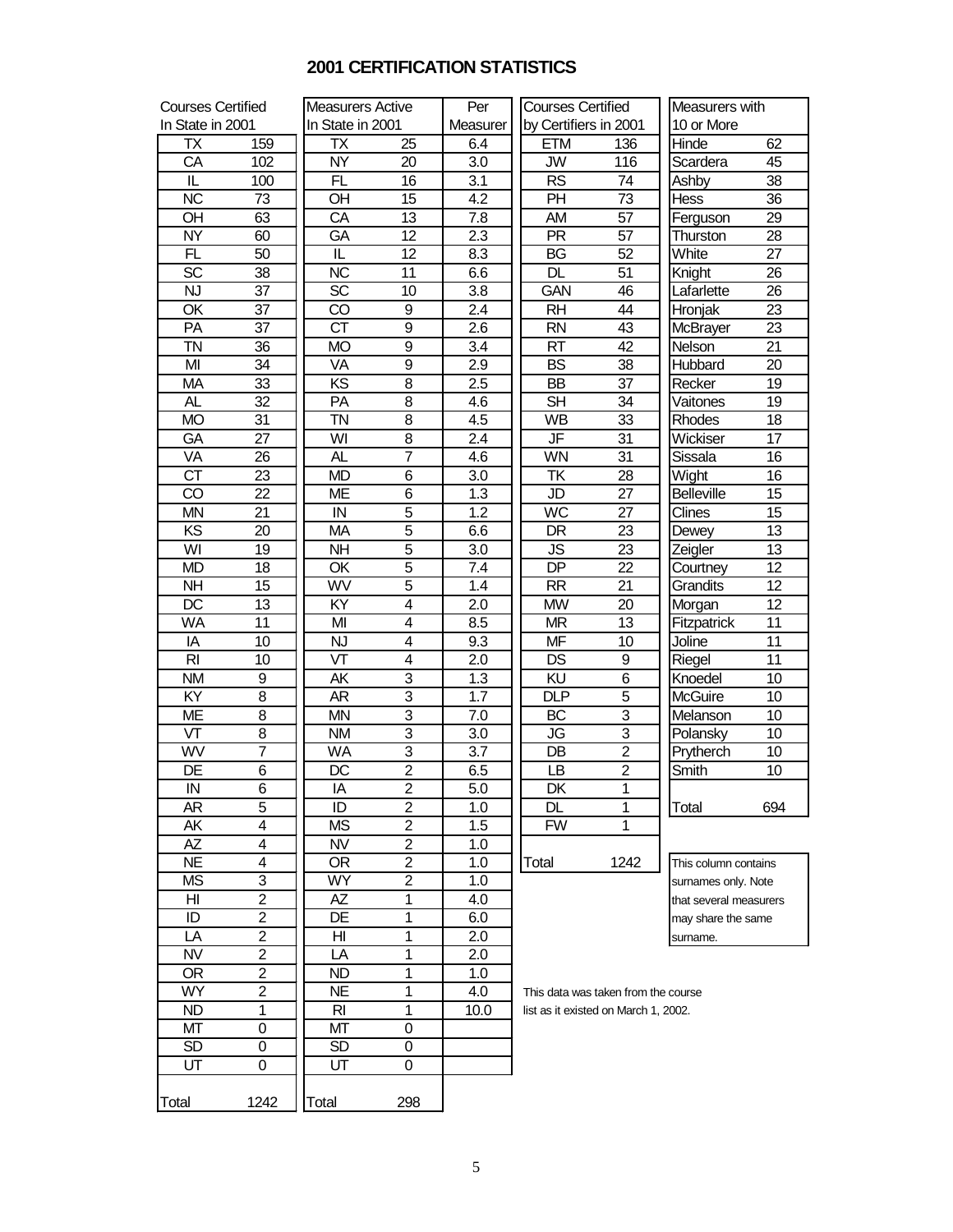#### **US CERTIFIED COURSES BY YEAR**

| Year | <b>Courses</b>   |                                                                  | Year | Avg k             |
|------|------------------|------------------------------------------------------------------|------|-------------------|
| 1963 | 2                | US CERTIFIED COURSES 1963-2001                                   | 1963 | 9.9               |
| 1965 | $\overline{25}$  |                                                                  | 1965 | 21.4              |
| 1966 | $\overline{31}$  |                                                                  | 1966 | 26.9              |
| 1967 | $\overline{24}$  | 1400<br>≘.                                                       | 1967 | 29.3              |
| 1968 | $\overline{20}$  | Number Certified<br>1200                                         | 1968 | 33.5              |
| 1969 | $\overline{12}$  | 1000                                                             | 1969 | 20.7              |
| 1970 | $\overline{23}$  | Year<br>800                                                      | 1970 | 27.7              |
| 1971 | $\overline{31}$  | 600                                                              | 1971 | 33.3              |
| 1972 | 34               | 400                                                              | 1972 | 37.0              |
| 1973 | 60               | 200                                                              | 1973 | 33.6              |
| 1974 | 62               | 0                                                                | 1974 | 31.6              |
| 1975 | 59               | 1960<br>1970<br>1980<br>1990<br>2000<br>2010                     | 1975 | 29.1              |
| 1976 | 58               | Year                                                             | 1976 | 31.0              |
| 1977 | $\overline{52}$  |                                                                  | 1977 | 31.2              |
| 1978 | $\overline{202}$ |                                                                  | 1978 | 28.6              |
| 1979 | 334              |                                                                  | 1979 | 24.2              |
| 1980 | 400              | In these graphs, the data was taken from the historical list     | 1980 | 22.2              |
| 1981 | 464              | generated by Malcolm Heyworth, and combined with data from       | 1981 | 22.0              |
| 1982 | 521              | the modern list. Malcolm's data was used from 1963-1983,         | 1982 | 18.4              |
| 1983 | 633              | while 1984-2000 used the modern list                             | 1983 | 15.9              |
| 1984 | 829              |                                                                  | 1984 | 15.2              |
| 1985 | 1245             | All courses certified before 1982-1984 which did not contain the | 1985 | 14.2              |
| 1986 | 1238             | 1.001 short course prevention factor were decertified, and the   | 1986 | 13.5              |
| 1987 | 1161             | currently-used listing was begun.                                | 1987 | 11.1              |
| 1988 | 1108             |                                                                  | 1988 | 10.7              |
| 1989 | 1085             |                                                                  | 1989 | $\overline{11.0}$ |
| 1990 | 1149             | <b>AVERAGE LENGTH OF CERTIFIED COURSES</b>                       | 1990 | $\overline{10.5}$ |
| 1991 | 1220             |                                                                  | 1991 | 10.3              |
| 1992 | 1203             | 40                                                               | 1992 | 9.5               |
| 1993 | 1165             | $\mathbf{K}$<br>35                                               | 1993 | 10.0              |
| 1994 | 1053             | 30                                                               | 1994 | 9.6               |
| 1995 | 1148             |                                                                  | 1995 | 9.8               |
| 1996 | 1115             | 25                                                               | 1996 | 10.5              |
| 1997 | 1219             | Average Length,<br>20                                            | 1997 | 9.9               |
| 1998 | 1168             | 15                                                               | 1998 | 10.7              |
| 1999 | 1187             | 10                                                               | 1999 | 10.5              |
| 2000 | 1101             | 5                                                                | 2000 | 10.5              |
| 2001 | 1242             | 0                                                                | 2001 | 10.2              |





| Year              | Avg km              |
|-------------------|---------------------|
| 1963              | 9.9                 |
| 1965              | $\overline{21.4}$   |
| 1966              | 26.9                |
| 1967              | 29.3                |
| 1968              | 33.5                |
| 1969              | 20.7                |
| <u> 1970</u>      | $\frac{27.7}{2}$    |
| 1971              | $\overline{3}3.3$   |
| 1972              | $\overline{37.0}$   |
| 1973              | 33.6                |
| 1974              | 31.6                |
| 1975              | $\overline{29.1}$   |
| 1976              | 31.0                |
| 1977              | 31.2                |
| 1978              | 28.6                |
| <u> 1979</u>      | <u>24.2</u>         |
| 1980              | 22.2                |
| 1981              | $\overline{2}2.0$   |
| $\frac{1}{1982}$  | $\overline{18.4}$   |
| 1983              | $\overline{15.9}$   |
| 1984              | 15.2                |
| 1985              | 14.2                |
| 1986              | 13.5                |
| 1987              |                     |
| 1988              | $\frac{11.1}{10.7}$ |
| 1989              | $\overline{1}1.0$   |
| 1990              | 10.5                |
| 1991              | 10.3                |
| 1992              | 9.5                 |
| 1993              | 10.0                |
| 1994              | 9.6                 |
| 1995              | 9.8                 |
| 1996              | $10.\overline{5}$   |
| 1997              | $\overline{9.9}$    |
| 1998              | 10.7                |
| 1999              | 10.5                |
| $\overline{2000}$ | $\overline{10.5}$   |
| 2001              | 10.2                |
|                   |                     |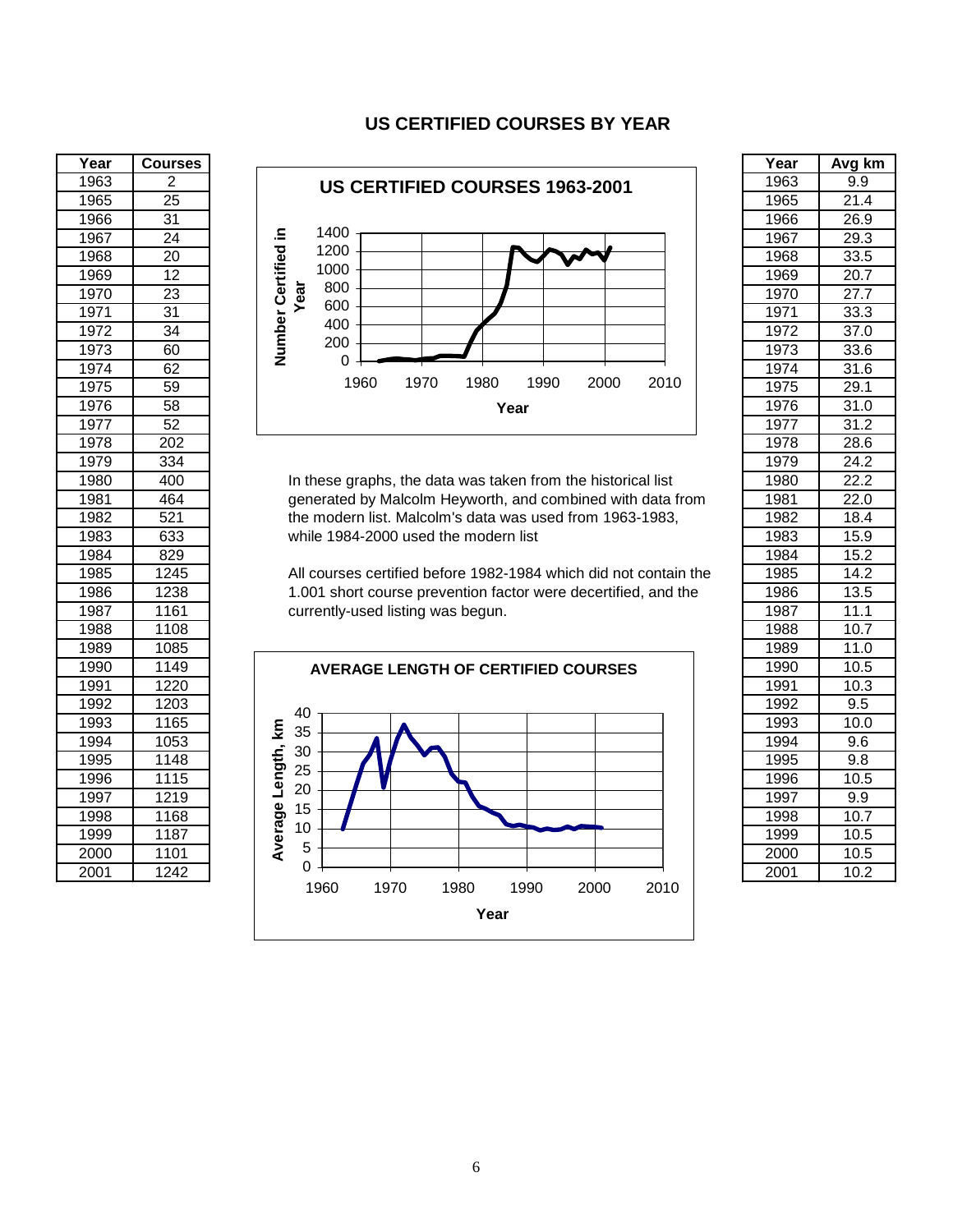# **PERFORMANCE OF USATF MEASURERS SINCE 1982**

**Based on the USATF certified course list as it existed on March 1, 2002**

| <b>Top Measurers</b> |                | <b>Courses Measured</b>            | <b>New Measurers</b>     |
|----------------------|----------------|------------------------------------|--------------------------|
| <b>Since 1982</b>    |                | by Other Measurers                 | by Year                  |
|                      |                |                                    |                          |
| <b>Measurer</b>      | <b>Courses</b> | <b>Number of</b><br><b>Courses</b> | <b>New</b>               |
| Lafarlette           | 677            | <b>Measured Measurers</b>          | Year<br><b>Measurers</b> |
| Scardera             | 562            | 50 to 99<br>34                     | 1979<br>1                |
| Nicoll               | 547            | 20 to 49<br>94                     | 17<br>1982               |
| Linnerud             | 537            | 10 to 19<br>134                    | 191<br>1983              |
| Thurston             | 446            | 5 to 9<br>202                      | 172<br>1984              |
| Hinde                | 426            | $2$ to $4$<br>568                  | 1985<br>192              |
| White                | 419            | 673<br>1 only                      | 150<br>1986              |
| <b>Brannen</b>       | 404            |                                    | 95<br>1987               |
| McBrayer             | 372            |                                    | 96<br>1988               |
| Courtney             | 318            | Note: These listings are           | 1989<br>96               |
| Hubbard              | 299            | based on sorted surnames           | 1990<br>93               |
| Recker               | 289            | only, thus some inaccuracy         | 76<br>1991               |
| Beach                | 279            | exists.                            | 1992<br>85               |
| Riegel               | 268            |                                    | 1993<br>57               |
| Knoedel              | 261            |                                    | 1994<br>50               |
| Smith                | 230            |                                    | 1995<br>46               |
| Nelson               | 226            |                                    | 61<br>1996               |
| Knight               | 223            |                                    | 59<br>1997               |
| Witkowski            | 219            |                                    | 1998<br>46               |
| Sissala              | 207            |                                    | 58<br>1999               |
| Wight                | 198            |                                    | 51<br>2000               |
| Newman               | 182            |                                    | 2001<br>59               |
| Dewey                | 176            |                                    |                          |
| Connolly             | 152            |                                    |                          |
| Standish             | 152            | <b>New USATF Measurers by Year</b> |                          |
| Wisser               | 152            |                                    |                          |
| Ensz                 | 149            | 250                                |                          |
| Ashby                | 144            |                                    |                          |
| Hickey               | 143            | 200                                |                          |
| Hronjak              | 134            | w Measurers<br>150                 |                          |
| <b>Belleville</b>    | 131            |                                    |                          |
| Berglund             | 129            | 100                                |                          |
| Ferguson             | 129            | ے<br>2                             |                          |
| Letson               | 129            | 50                                 |                          |
| Melanson             | 126            | 0                                  |                          |
| Lucas                | 120            | 1975<br>1980<br>1985<br>1990       | 2000<br>1995<br>2005     |
| Hess                 | 119            | Year                               |                          |
| Wickiser             | 112            |                                    |                          |
| Polansky             | 109            |                                    |                          |
| LeBlanc              | 107            |                                    |                          |
| Grass                | 106            |                                    |                          |
| Katz                 | 106            |                                    |                          |

GuidoBros 105<br>Pierce 105

Rhodes 100

Pierce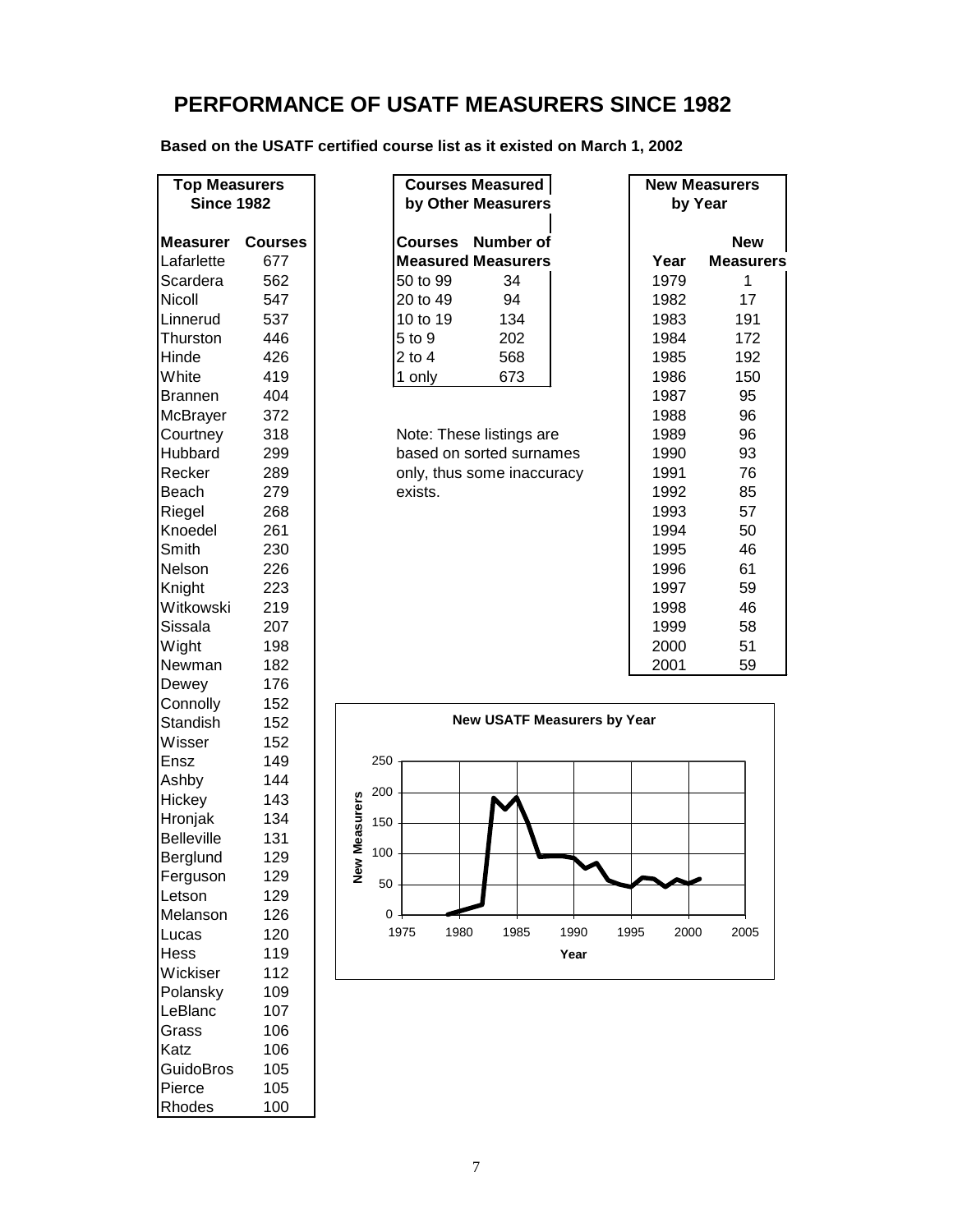#### **US CERTIFIED COURSES BY YEAR**

| Year | <b>Courses</b>   |                                                                  | Year | Avg k             |
|------|------------------|------------------------------------------------------------------|------|-------------------|
| 1963 | $\overline{2}$   | US CERTIFIED COURSES 1963-2001                                   | 1963 | 9.9               |
| 1965 | $\overline{25}$  |                                                                  | 1965 | 21.4              |
| 1966 | $\overline{31}$  |                                                                  | 1966 | 26.9              |
| 1967 | $\overline{24}$  | 1400<br>르.                                                       | 1967 | 29.3              |
| 1968 | $\overline{20}$  | 1200                                                             | 1968 | 33.5              |
| 1969 | 12               | Number Certified<br>1000                                         | 1969 | $\overline{20.7}$ |
| 1970 | $\overline{23}$  | Year<br>800                                                      | 1970 | 27.7              |
| 1971 | $\overline{31}$  | 600                                                              | 1971 | 33.3              |
| 1972 | 34               | 400                                                              | 1972 | 37.0              |
| 1973 | 60               | 200                                                              | 1973 | 33.6              |
| 1974 | 62               | 0                                                                | 1974 | 31.6              |
| 1975 | 59               | 1970<br>1980<br>1960<br>1990<br>2000<br>2010                     | 1975 | 29.1              |
| 1976 | $\overline{58}$  | Year                                                             | 1976 | 31.0              |
| 1977 | 52               |                                                                  | 1977 | 31.2              |
| 1978 | $\overline{202}$ |                                                                  | 1978 | 28.6              |
| 1979 | 334              |                                                                  | 1979 | 24.2              |
| 1980 | 400              | In these graphs, the data was taken from the historical list     | 1980 | 22.2              |
| 1981 | 464              | generated by Malcolm Heyworth, and combined with data from       | 1981 | 22.0              |
| 1982 | 521              | the modern list. Malcolm's data was used from 1963-1983,         | 1982 | 18.4              |
| 1983 | 633              | while 1984-2000 used the modern list                             | 1983 | 15.9              |
| 1984 | 829              |                                                                  | 1984 | 15.2              |
| 1985 | 1245             | All courses certified before 1982-1984 which did not contain the | 1985 | 14.2              |
| 1986 | 1238             | 1.001 short course prevention factor were decertified, and the   | 1986 | 13.5              |
| 1987 | 1161             | currently-used listing was begun.                                | 1987 | 11.1              |
| 1988 | 1108             |                                                                  | 1988 | 10.7              |
| 1989 | 1085             |                                                                  | 1989 | 11.0              |
| 1990 | 1149             | <b>AVERAGE LENGTH OF CERTIFIED COURSES</b>                       | 1990 | 10.5              |
| 1991 | 1220             |                                                                  | 1991 | 10.3              |
| 1992 | 1203             | 40                                                               | 1992 | $\overline{9.5}$  |
| 1993 | 1165             | $\mathbf{K}$<br>35                                               | 1993 | 10.0              |
| 1994 | 1053             | 30                                                               | 1994 | 9.6               |
| 1995 | 1148             | 25                                                               | 1995 | $\overline{9.8}$  |
| 1996 | 1115             | Average Length,<br>20                                            | 1996 | 10.5              |
| 1997 | 1219             |                                                                  | 1997 | 9.9               |
| 1998 | 1168             | 15                                                               | 1998 | 10.7              |
| 1999 | 1187             | 10                                                               | 1999 | 10.5              |
| 2000 | 1101             | 5                                                                | 2000 | 10.5              |
| 2001 | 1242             | 0                                                                | 2001 | 10.2              |





| <u>Year</u>          | Avg km              |
|----------------------|---------------------|
| 1963                 | 9.9                 |
| 1965                 | $\overline{21.4}$   |
| 1966                 | 26.9                |
| 1967                 | $\overline{29.3}$   |
| 1968                 | 33.5                |
| 1969                 | 20.7                |
| 1970                 |                     |
| 1971                 | 27.7                |
|                      | <u>33.3</u>         |
| <u> 1972</u><br>1973 | <u>37.0</u><br>33.6 |
|                      | 31.6                |
| 1974                 | 29.1                |
| 1975                 |                     |
| 1976                 | $\overline{3}1.0$   |
| 1977                 | 31.2                |
| 1978                 | 28.6                |
| 1979                 | 24.2                |
| 1980                 | 22.2                |
| 1981                 | 22.0                |
| 1982                 | 18.4                |
| 1983                 | 15.9                |
| 1984                 | 15.2                |
| 1985                 | 14.2                |
| 1986                 | $\overline{13.5}$   |
| 1987                 | $\overline{11.1}$   |
| 1988                 | 10.7                |
| 1989                 | 11.0                |
| 1990                 | 10.5                |
| 1991                 | 10.3                |
| 1992                 | 9.5                 |
| 1993                 | 10.0                |
| 1994                 | 9.6                 |
| 1995                 | 9.8                 |
| 1996                 | 10.5                |
| 1997                 | 9.9                 |
| 1998                 | 10.7                |
| 1999                 | $10.\overline{5}$   |
| 2000                 | 10.5                |
| 2001                 | 10.2                |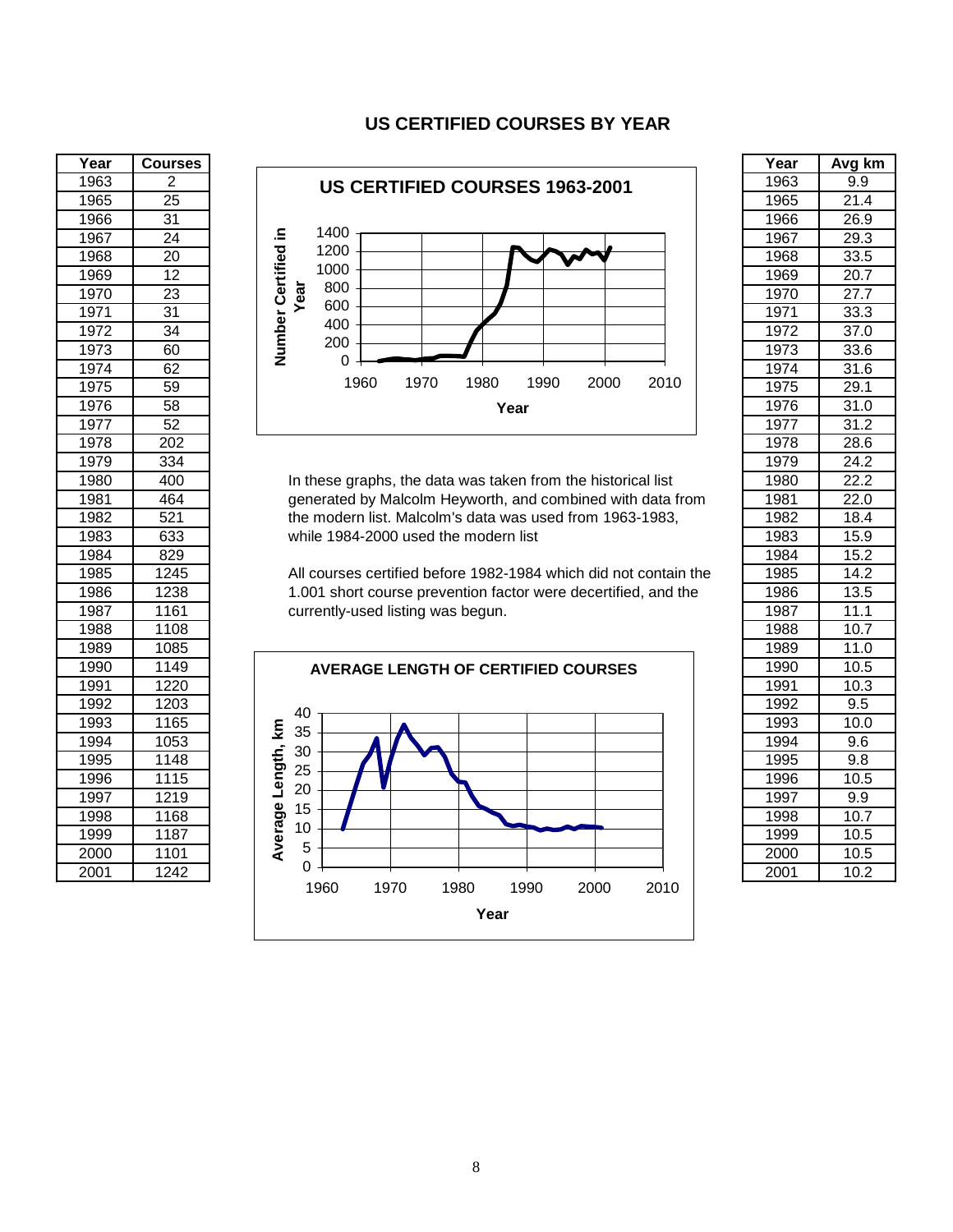## **NUMBER OF CERTIFIED COURSES BY CERTIFIER AND YEAR**

This data was taken from the course list as it existed on March 1, 2002

Only those certifiers active in 2001 are shown in this listing.

|                          | 1982        | 1983           | 1984 | 1985           | 1986           | 1987           | 1988                     | 1989           | 1990           | 1991 | 1992           | 1993           | 1994           | 1995         | 1996           | 1997           | 1998           | 1999           | 2000 | 2001         | Total           |
|--------------------------|-------------|----------------|------|----------------|----------------|----------------|--------------------------|----------------|----------------|------|----------------|----------------|----------------|--------------|----------------|----------------|----------------|----------------|------|--------------|-----------------|
| AM                       |             |                |      |                |                |                |                          | 28             | 31             | 50   | 35             | 45             | 41             | 40           | 35             | 54             | 36             | 71             | 52   | 57           | 575             |
| <b>BB</b>                |             | 35             | 72   | 81             | 73             | 66             | 60                       | 55             | 52             | 74   | 79             | 49             | 56             | 60           | 35             | 52             | 39             | 33             | 34   | 37           | 1042            |
| BC                       |             |                |      |                |                |                | $\mathbf{1}$             | $\mathbf{1}$   | 3              | 2    | 2              | 4              | 1              | 3            | 3              | $\overline{2}$ | 4              | 6              | 1    | 3            | $\overline{36}$ |
| <b>BG</b>                |             |                |      | 14             | 38             | 22             | 31                       | 31             | 28             | 36   | 38             | 37             | 50             | 48           | 49             | 33             | 71             | 61             | 50   | 52           | 689             |
| <b>BS</b>                |             |                |      |                | 19             | 43             | 34                       | 31             | 51             | 27   | 43             | 27             | 36             | 32           | 41             | 27             | 26             | 30             | 34   | 38           | 539             |
| DB                       |             |                |      |                | 6              | 50             | 71                       | 38             | 39             | 45   | 43             | 41             | 39             | 31           | 26             | 43             | 3              | 3              | 2    | 2            | 482             |
| DK                       |             | 1              | 10   | $\overline{7}$ | $\overline{2}$ | 3              |                          | $\overline{2}$ |                |      |                |                | 21             |              | 21             | 19             | $\overline{7}$ | 3              | 1    | $\mathbf{1}$ | 98              |
| DL                       |             |                |      |                |                | 23             | 18                       | 16             | 41             | 77   | 68             | 51             | 53             | 66           | 53             | 72             | 53             | 66             | 51   | 51           | 759             |
| <b>DL</b>                |             |                |      |                |                |                |                          |                |                |      |                |                |                |              |                |                |                |                | 13   | 1            | 14              |
| <b>DLP</b>               |             |                |      |                |                |                | 4                        | 8              | 12             | 4    | 5              | 9              | 10             | 5            | 3              | 9              | 13             | 17             | 11   | 5            | 115             |
| <b>DP</b>                |             |                |      |                |                |                | 10                       | 23             | 27             | 35   | 36             | 29             | 29             | 14           | 10             | 11             | 12             | 20             | 19   | 22           | 297             |
| <b>DR</b>                |             | 1              | 10   | 15             | 20             | 19             | 19                       | 29             | 17             | 19   | 19             | 21             | 20             | 18           | 17             | 42             | 24             | 26             | 32   | 23           | 391             |
| DS                       |             |                |      |                |                |                |                          |                |                |      |                |                | $\overline{2}$ | $\mathbf{1}$ | 3              | 3              | 2              | $\overline{2}$ | 9    | 9            | $\overline{31}$ |
| <b>ETM</b>               |             |                |      | 10             | 26             | 36             | 65                       | 71             | 87             | 71   | 87             | 103            | 101            | 112          | 131            | 115            | 143            | 140            | 104  | 136          | 1538            |
| <b>FW</b>                |             |                |      |                |                | $\overline{2}$ | $\overline{\mathcal{A}}$ | 5              | 6              | 9    | 9              | $\mathbf 1$    | $\overline{7}$ | 2            | $\mathbf{1}$   | 5              | 10             | $\mathbf{1}$   | 6    | 1            | 69              |
| GAN                      |             |                |      |                |                |                |                          |                |                |      | 15             | 31             | 24             | 25           | 16             | 42             | 48             | 42             | 48   | 46           | 337             |
| JD                       |             |                |      |                | 6              | 11             | 6                        | 26             | 25             | 28   | 21             | 16             | 13             | 17           | 20             | 28             | 25             | 19             | 22   | 27           | 310             |
| JF                       |             |                |      |                |                |                |                          |                |                |      |                |                |                |              |                |                |                |                | 14   | 31           | 45              |
| JG                       |             |                |      |                |                |                |                          |                |                |      |                |                |                |              |                |                |                |                |      | 3            | 3               |
| $\overline{\mathsf{JS}}$ |             |                |      |                |                |                |                          | 5              | 14             | 6    | 19             | 15             | 19             | 34           | 22             | 26             | 30             | 28             | 27   | 23           | 268             |
| <b>JW</b>                |             |                |      |                |                |                | 41                       | 50             | 67             | 65   | 72             | 69             | 70             | 82           | 79             | 64             | 80             | 66             | 85   | 116          | 1006            |
| KU                       |             |                |      |                |                |                |                          | $\mathbf{1}$   | 5              | 15   | 11             | 14             | 7              | 4            | $\overline{7}$ | 8              | 8              | 15             | 17   | 6            | 118             |
| LB                       |             |                |      |                |                |                | 3                        | 13             | 15             | 12   | 9              | 11             | 8              | 14           | 13             | 6              | 15             | 16             | 14   | 2            | 151             |
| MF                       |             |                |      |                |                |                |                          | 11             | 7              | 10   | 7              | 8              | 6              | 8            | 10             | 8              | 6              | 9              | 4    | 10           | 104             |
| <b>MR</b>                |             |                |      |                | 1              | 19             | 20                       | 25             | 18             | 16   | 17             | 18             | 15             | 16           | 19             | $\overline{7}$ | 11             | 19             | 16   | 13           | 250             |
| <b>MW</b>                |             |                |      |                |                |                | 10                       | 21             | 23             | 15   | $\overline{7}$ | 18             | 16             | 25           | 19             | 19             | 21             | 29             | 21   | 20           | 264             |
| PH                       |             |                |      |                |                |                |                          |                |                |      |                |                |                |              | 42             | 65             | 41             | 47             | 72   | 73           | 340             |
| <b>PR</b>                | $\mathbf 1$ | 66             | 110  | 154            | 143            | 97             | 85                       | 58             | 66             | 62   | 112            | 75             | 51             | 52           | 62             | 52             | 59             | 53             | 45   | 57           | 1460            |
| <b>RH</b>                |             |                |      |                |                |                |                          |                | 4              | 14   | 10             | 33             | 22             | 27           | 25             | 25             | 48             | 23             | 24   | 44           | 299             |
| <b>RN</b>                |             |                |      |                |                |                |                          |                |                |      | 5              | 36             | 18             | 22           | 21             | 39             | 38             | 36             | 36   | 43           | 294             |
| <b>RR</b>                |             | $\overline{2}$ | 9    | 27             | 46             | 34             | 12                       | 18             | 25             | 16   | 14             | $\overline{7}$ | 14             | 18           | 20             | 32             | 26             | 17             | 18   | 21           | 376             |
| <b>RS</b>                |             | 2              | 24   | 48             | 51             | 55             | 76                       | 68             | 52             | 83   | 61             | 43             | 38             | 60           | 43             | 61             | 52             | 74             | 54   | 74           | 1019            |
| <b>RT</b>                |             | 9              | 41   | 66             | 55             | 61             | 51                       | 23             | 22             | 31   | 22             | 30             | 23             | 42           | 39             | 34             | 39             | 28             | 39   | 42           | 697             |
| <b>SH</b>                |             |                |      |                | 22             | 36             | 31                       | 19             | 33             | 17   | 25             | 39             | 32             | 58           | 37             | 33             | 20             | 31             | 37   | 34           | 504             |
| TK                       |             | 11             | 33   | 32             | 43             | 37             | 29                       | 8              | $\overline{7}$ | 19   | 11             | 13             | 9              | 15           | 11             | 20             | 18             | 16             | 13   | 28           | 373             |
| <b>WB</b>                |             |                |      |                |                |                |                          |                |                |      |                |                |                | 12           | 39             | 41             | 27             | 31             | 16   | 33           | 199             |
| <b>WC</b>                |             |                |      |                |                |                |                          |                |                |      | 4              | 27             | 21             | 15           | 25             | 18             | 17             | 22             | 25   | 27           | 201             |
| <b>WN</b>                |             | 4              | 32   | 125            | 124            | 112            | 106                      | 117            | 138            | 148  | 139            | 93             | 81             | 75           | 67             | 36             | 49             | 41             | 31   | 31           | 1549            |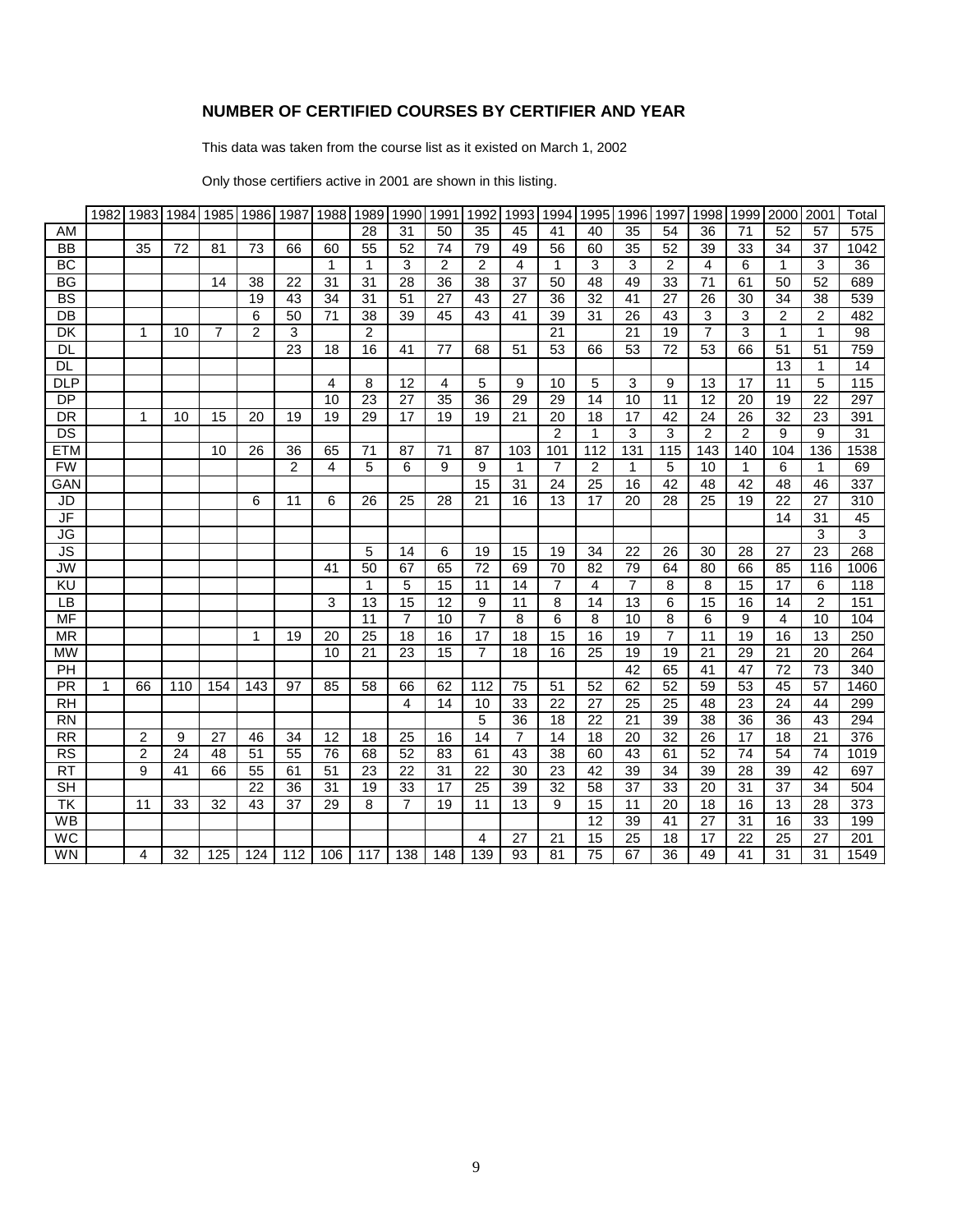#### **NUMBER OF CERTIFIED COURSES BY STATE AND YEAR**

This data was taken from the course list as it existed on March 1, 2002

|                | 1979         | 1982           | 1983           | 1984            | 1985            | 1986           | 1987         | 1988           | 1989            | 1990           | 1991           | 1992           | 1993           | 1994         | 1995           | 1996         | 1997           | 1998         | 1999 | 2000           | 2001           | Total                                                                                                                                    |
|----------------|--------------|----------------|----------------|-----------------|-----------------|----------------|--------------|----------------|-----------------|----------------|----------------|----------------|----------------|--------------|----------------|--------------|----------------|--------------|------|----------------|----------------|------------------------------------------------------------------------------------------------------------------------------------------|
| AK             |              | $\mathbf 1$    |                |                 |                 | $\mathbf 1$    | 4            | 4              | 5               | 6              | 9              | 9              | 1              | 7            | 2              | 1            | 5              | 10           | 3    | 6              | 4              | $\overline{78}$                                                                                                                          |
| AL             |              | $\overline{2}$ | 14             | 8               | 17              | 12             | 11           | 5              | 26              | 27             | 39             | 25             | 28             | 17           | 20             | 24           | 37             | 31           | 25   | 27             | 32             | 427                                                                                                                                      |
| AR             |              |                | 4              | 5               | 9               | 4              | 4            | 8              | 8               | 13             | 4              | 5              | 9              | 10           | 5              | 3            | 10             | 13           | 17   | 11             | 5              | 147                                                                                                                                      |
| AZ             |              |                | 13             | 14              | 23              | 20             | 20           | 7              | 10              | 10             | 16             | 9              | 6              | 3            | 8              | 12           | 9              | 6            | 15   |                | 4              | 205                                                                                                                                      |
| CA             | 1            | $\overline{4}$ | 68             | 103             | 146             | 129            | 94           | 133            | 129             | 88             | 139            | 103            | 87             | 81           | 112            | 76           | 103            | 75           | 95   | 68             | 102            | 1936                                                                                                                                     |
| CO             |              |                | 29             | 17              | 15              | 30             | 14           | 20             | 23              | 26             | 35             | 36             | 29             | 29           | 14             | 10           | 11             | 12           | 20   | 19             | 22             | 411                                                                                                                                      |
| $\overline{C}$ |              |                | 1              | 10              | 17              | 23             | 19           | 21             | 31              | 20             | 20             | 19             | 21             | 22           | 20             | 18           | 43             | 24           | 27   | 33             | 23             | 412                                                                                                                                      |
| DC             |              |                | 3              | 23              | 25              | 17             | 9            | 11             | 4               | 9              | 7              | 6              | 16             | 11           | 19             | 17           | 11             | 21           | 21   | 10             | 13             | 253                                                                                                                                      |
| DE             |              |                |                | 12              | 25              | 18             | 18           | 13             | 13              | 23             | 23             | 18             | 10             | 11           | 4              | 11           | 11             | 8            | 8    | 3              | 6              | 235                                                                                                                                      |
| FL             |              |                | 17             | 21              | 60              | 52             | 71           | 70             | 63              | 72             | 84             | 74             | 56             | 59           | 75             | 54           | 75             | 54           | 67   | 65             | 50             | 1139                                                                                                                                     |
| GA             |              |                | $\overline{7}$ | 20              | 50              | 41             | 28           | 32             | 29              | 30             | 35             | 37             | 30             | 24           | 15             | 31           | 18             | 17           | 22   | 25             | 27             | 518                                                                                                                                      |
| HI             |              |                | $\overline{7}$ | 6               | 9               | 9              | 10           | 6              | 1               | 3              |                | 5              |                | 3            | 3              |              | 9              | 5            |      |                | $\overline{2}$ | 78                                                                                                                                       |
| IA             |              | $\mathbf{1}$   | 7              | 5               | 12              | 4              | 16           | 5              | 21              | 11             | 14             | 8              | 11             | 10           | 11             | 13           | 13             | 8            | 13   | 10             | 10             | 203                                                                                                                                      |
| ID             |              |                | 1              | 1               | 4               |                | 1            |                | 1               | $\mathbf 1$    | $\overline{2}$ |                |                | $\mathbf 1$  | 2              |              |                |              | 1    | 2              | 2              | 19                                                                                                                                       |
|                |              |                |                | 17              |                 |                | 53           | 45             |                 |                |                | 75             | 72             |              | 82             | 79           | 64             | 83           | 67   | 78             |                | 1137                                                                                                                                     |
| IL             |              |                | 6              |                 | 11              | 48             |              |                | 50              | 68             | 70             |                |                | 69           |                |              |                |              |      |                | 100            |                                                                                                                                          |
| IN             |              |                | 11             | 23              | 36              | 21             | 17           | 8              | 8               | 15             | 10             | 4              | 16             | 16           | 16             | 12           | 25             | 21           | 23   | 15             | 6              | 303                                                                                                                                      |
| KS             |              |                | 7              | 6               | 12              | 32             | 14           | 21             | 20              | 24             | 23             | 29             | 30             | 33           | 23             | 40           | 24             | 49           | 40   | 29             | 20             | 476                                                                                                                                      |
| KY             |              |                | 1              | 9               | 19              | 13             | 7            | 16             | 6               | 15             | 7              | 12             | 7              | $\mathbf{1}$ | 4              | 4            | 11             | 6            | 3    | 9              | 8              | 158                                                                                                                                      |
| LA             |              |                | $\overline{2}$ | 2               | 11              | 2              |              | 1              | 5               | 5              | 2              | 6              | 6              | 4            | 8              | 9            | 4              | 7            | 11   | 10             | 2              | 97                                                                                                                                       |
| MA             |              | $\overline{2}$ | 4              | 4               | 17              | 29             | 22           | 17             | 34              | 36             | 36             | 26             | 37             | 17           | 21             | 19           | 33             | 35           | 30   | 27             | 33             | 479                                                                                                                                      |
| <b>MD</b>      |              |                | 4              | 8               | 16              | 17             | 28           | 14             | $\overline{7}$  | 17             | 5              | 17             | 14             | 19           | 21             | 19           | 20             | 19           | 14   | 26             | 18             | 303                                                                                                                                      |
| ME             |              |                | 4              | 3               | 26              | 15             | 6            | 9              | 12              | 11             | 17             | 26             | 17             | 16           | 11             | 7            | 9              | 12           | 7    | 7              | 8              | 223                                                                                                                                      |
| MI             |              |                | 21             | 27              | 37              | 22             | 36           | 31             | 19              | 33             | 17             | 25             | 40             | 37           | 58             | 37           | 33             | 24           | 31   | 37             | 34             | 599                                                                                                                                      |
| <b>MN</b>      |              |                | 5              | 11              | 27              | 46             | 32           | 12             | 18              | 25             | 15             | 14             | 7              | 14           | 17             | 20           | 33             | 26           | 17   | 18             | 21             | 378                                                                                                                                      |
| MO             |              |                | 13             | 14              | 10              | 6              | 8            | 10             | 11              | 4              | 14             | 9              | 7              | 17           | 25             | 9            | 9              | 23           | 20   | 19             | 31             | 259                                                                                                                                      |
| MS             |              |                | 1              | 3               | 18              | 6              |              | $\overline{2}$ | $\overline{7}$  | $\overline{2}$ | $\mathbf{1}$   | 3              | 5              | $\mathbf{1}$ |                | 6            | $\mathbf 1$    | 5            |      | 1              | 3              | 65                                                                                                                                       |
| МT             |              |                | 1              | 8               | 5               | 8              | 1            | 4              | 1               | $\mathbf{1}$   | 3              | $\overline{7}$ | 10             |              | 3              |              |                | 2            |      |                |                | 54                                                                                                                                       |
| NC             |              | 1              | 16             | 41              | 88              | 70             | 72           | 56             | 52              | 61             | 57             | 58             | 34             | 25           | 27             | 42           | 64             | 44           | 48   | 71             | 73             | 1000                                                                                                                                     |
| <b>ND</b>      |              |                | 1              | 3               |                 | $\overline{2}$ | $\mathbf{1}$ |                |                 | $\mathbf{1}$   | $\overline{2}$ |                |                |              |                |              |                |              |      | $\overline{2}$ | $\mathbf{1}$   | 13                                                                                                                                       |
| <b>NE</b>      |              |                | 4              | 22              | 20              | 25             | 17           | 3              | 5               |                | 6              | 7              | 7              | $\mathbf 1$  | 1              | 5            | 3              | 3            | 9    | 9              | 4              | 151                                                                                                                                      |
| <b>NH</b>      |              |                | 11             | 11              | 21              | 17             | 16           | 9              | 11              | 12             | 12             | 21             | 34             | 13           | 26             | 28           | 15             | 33           | 25   | 22             | 15             | 352                                                                                                                                      |
| <b>NJ</b>      |              | $\overline{2}$ | 15             | 13              | 20              | 38             | 46           | 51             | 33              | 35             | 39             | 50             | 62             | 56           | 48             | 36           | 67             | 41           | 35   | 44             | 37             | 768                                                                                                                                      |
| <b>NM</b>      |              |                | 1              |                 | 3               | 3              | 5            | 3              | 11              | 11             | 15             | 4              | 4              | 4            | 4              | 4            | 8              | 2            | 4    | 9              | 9              | 104                                                                                                                                      |
| <b>NV</b>      |              |                |                | 6               | $\overline{4}$  | 5              |              | 4              | 1               | 4              | 2              | $\overline{2}$ | 4              | 1            | 3              | 3            | $\overline{2}$ | 4            | 7    | $\mathbf{1}$   | 2              | 55                                                                                                                                       |
| NY             |              | 3              | 28             | 60              | 57              | 48             | 44           | 41             | 45              | 41             | 65             | 43             | 62             | 76           | 52             | 70           | 79             | 44           | 76   | 56             | 60             | 1050                                                                                                                                     |
| OH             |              | $\mathbf{1}$   | 43             | 51              | 46              | 52             | 56           | 64             | 64              | 62             | 60             | 91             | 69             | 52           | 53             | 55           | 32             | 48           | 53   | 38             | 63             | 1053                                                                                                                                     |
| OK             |              |                | 34             | 69              | 72              | 65             | 51           | 54             | 50              | 51             | 74             | 78             | 47             | 56           | 60             | 34           | 50             | 39           | 34   | 34             | 37             | 989                                                                                                                                      |
| OR             |              |                | 23             | 32              | 32              | 14             | 11           | 11             | 9               | 12             | 13             | 8              | 11             | 8            | 12             | 13           | 6              | 14           | 14   | 14             | 2              | 259                                                                                                                                      |
| PA             |              | 1              | 23             | 24              | 28              | 29             | 38           | 57             | 50              | 48             | 34             | 26             | 50             | 26           | 32             | 44           | 41             | 28           | 33   | 18             | 37             | 667                                                                                                                                      |
| R <sub>l</sub> |              |                | $\overline{2}$ | 1               | 4               | 5              | 1            | 2              | 9               | $\mathbf{1}$   | 5              | 4              | 10             | 6            | 5              | 5            | 10             | 5            | 9    | 9              | 10             | 103                                                                                                                                      |
| SC             |              |                |                | 15              | 32              | 41             | 52           | 37             | 35              | 51             | 25             | 36             | 22             | 29           | 29             | 42           | 27             | 23           | 29   | 34             | 38             | 597                                                                                                                                      |
| SD             |              |                | 1              | 6               | 6               | $\overline{2}$ |              |                | 4               | $\mathbf 1$    | 1              | 1              | $\overline{2}$ |              |                | $\mathbf{1}$ | $\overline{2}$ | $\mathbf 1$  | 1    |                |                | 29                                                                                                                                       |
| <b>TN</b>      |              |                | 3              | 10              | 13              | 10             | 16           | 19             | 9               | 14             | 26             | 23             | 18             | 15           | 21             | 14           | 15             | 38           | 17   | 18             | 36             | 335                                                                                                                                      |
| TΧ             |              |                | 10             | $\overline{22}$ | $\overline{37}$ | 97             | 105          | 94             | $\overline{71}$ | 83             | 70             | 85             | 101            | 98           | 105            | 124          | 111            | 136          | 129  | 110            | 159            | 1747                                                                                                                                     |
| UT             |              |                |                | 3               | 6               | 6              | 14           | 11             | 6               | 15             | 4              | 10             | 10             | 6            | $\overline{7}$ |              | 8              | 3            | 13   |                |                | 122                                                                                                                                      |
| VA             |              | $\mathbf 1$    | 12             | 17              | 21              | 23             | 26           | 24             | 19              | 14             | 26             | 15             | 17             | 12           | 31             | 24           | 24             | 26           | 24   | 27             | 26             | 409                                                                                                                                      |
| VT             |              |                |                | $\mathbf{1}$    | 5               | 3              | 5            | $\mathbf{1}$   | 4               | 3              | 7              | 8              | 4              | 5            | 1              | 4            | 8              | $\mathbf{1}$ | 6    | 2              | 8              | 76                                                                                                                                       |
| <b>WA</b>      |              | $\mathbf{1}$   | 25             | 37              | 53              | 34             | 18           | 20             | 28              | 20             | 14             | 18             | 18             | 15           | 17             | 19           | $\overline{7}$ | 15           | 20   | 16             | 11             | 406                                                                                                                                      |
| WI             |              |                | 7              |                 | 13              | 22             | 20           | 17             | 4               | 14             | 12             | 5              | 6              | 16           | 11             | 15           | 14             | 21           |      | 8              | 19             | 224                                                                                                                                      |
| WV             |              |                | 8              | 4               | 7               | 2              | 4            | 3              | 3               |                | 4              | 3              | 1              | $\mathbf{1}$ | 4              | 2            | 5              | 3            | 4    | 4              | 7              | 69                                                                                                                                       |
| WY             |              |                |                | $\mathbf{1}$    |                 |                |              | $\overline{2}$ |                 |                |                |                |                |              |                |              |                |              |      |                | $\overline{2}$ | 5                                                                                                                                        |
| Total          | $\mathbf{1}$ | 20             |                |                 |                 |                |              |                |                 |                |                |                |                |              |                |              |                |              |      |                |                | 518   829   1245   1238   1161   1108   1085   1149   1220   1203   1165   1053   1148   1115   1219   1168   1187   1101   1242   21175 |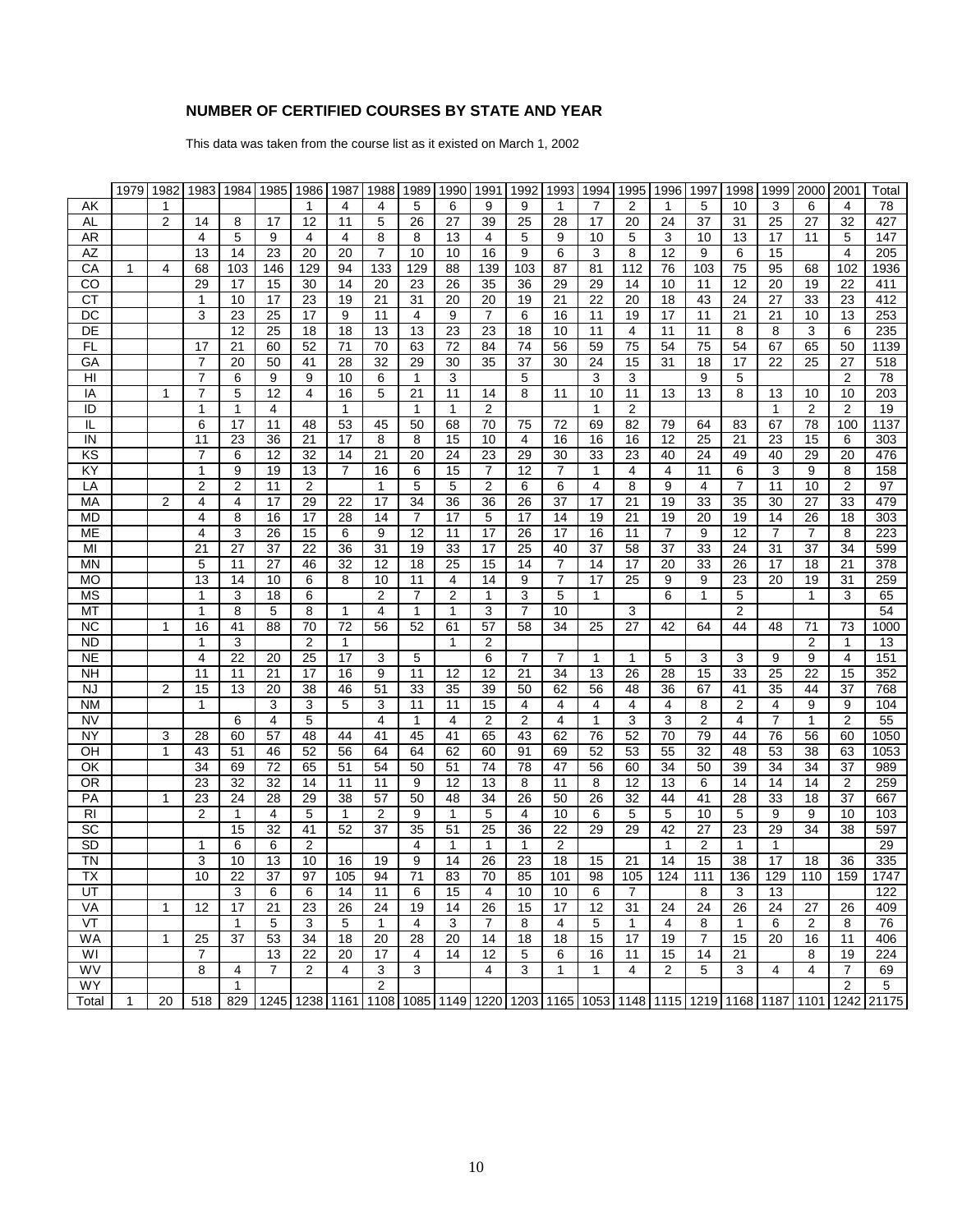# **MEASURING WIND DURING THE RACE**

By Pete Riegel

When USATF's Rule 185.5 was adopted, the "standard" course (drop less than 1 m/km, separation less than 30 percent) was made completely eligible for road records, assuming timing and validation check of length was OK. A sidebar to this rule allows races to qualify if their separation exceeds 30 percent, if evidence satisfactory to RRTC is presented to the effect that no wind aid was present. The course still has to have drop less than 1 m/km, but this allows certain high-profile races (NYC Marathon, Crescent City 10 km) to qualify if wind checks out OK.

This presents RRTC with a problem, as nobody has yet come up with a wind-gauging procedure that is beyond reasonable criticism. The best we have been able to do, to date, has been to install balloons at points along the course, or use available banners, and photograph them as the lead car goes by. This technique has been used successfully several times by Wayne Nicoll, at Crescent City. The idea is that anybody, looking at the photos, can see which way the wind is blowing.

Still, we seem to lack something more credible. Something quantifiable, such as the output of a track & field wind gauge.

While working in a coal mine in the late 1970's I came into possession of an integrating anemometer. It is used by mine foremen to check that ventilation is maintained at the proper level. This is important in coal mining, as fan-driven airflow must be maintained in order to keep methane gas well below its explosive limit. In a coal mine, one can always feel a breeze as the ventilation moves through the workings. Fireproof canvas barriers are used to block off shortcuts and assure that the exhaust fans will successfully maintain the desired air flow in all parts of the mine. In event of an emergency, a rule of thumb is to walk away from the wind, as that will lead you out to the main exhaust fan air shaft.

The instrument is calibrated in "feet." If the air is still, and you walk at 60 feet per minute, the gauge will read "60" at the end of one minute. If you are standing still, and the breeze is moving at 60 feet per minute, the gauge will similarly read "60." The foreman stands holding the instrument perpendicular to the axis of the tunnel, and starts a watch. He moves the instrument in a prescribed pattern, being sure to cover the center and edges of the tunnel. When the watch is stopped, the reading is taken, and it is noted whether ventilation



This is an integrating anemometer of the type described.



The anemometer in use

meets prescribed conditions. If it does not, corrective action is taken.

The anemometer was obtained in 1978, and since then digital technology seems to have supplanted the mechanical devices. I have been unable to find any current manufacturers of mechanical anemometers of this type. Perhaps readers can supply this information.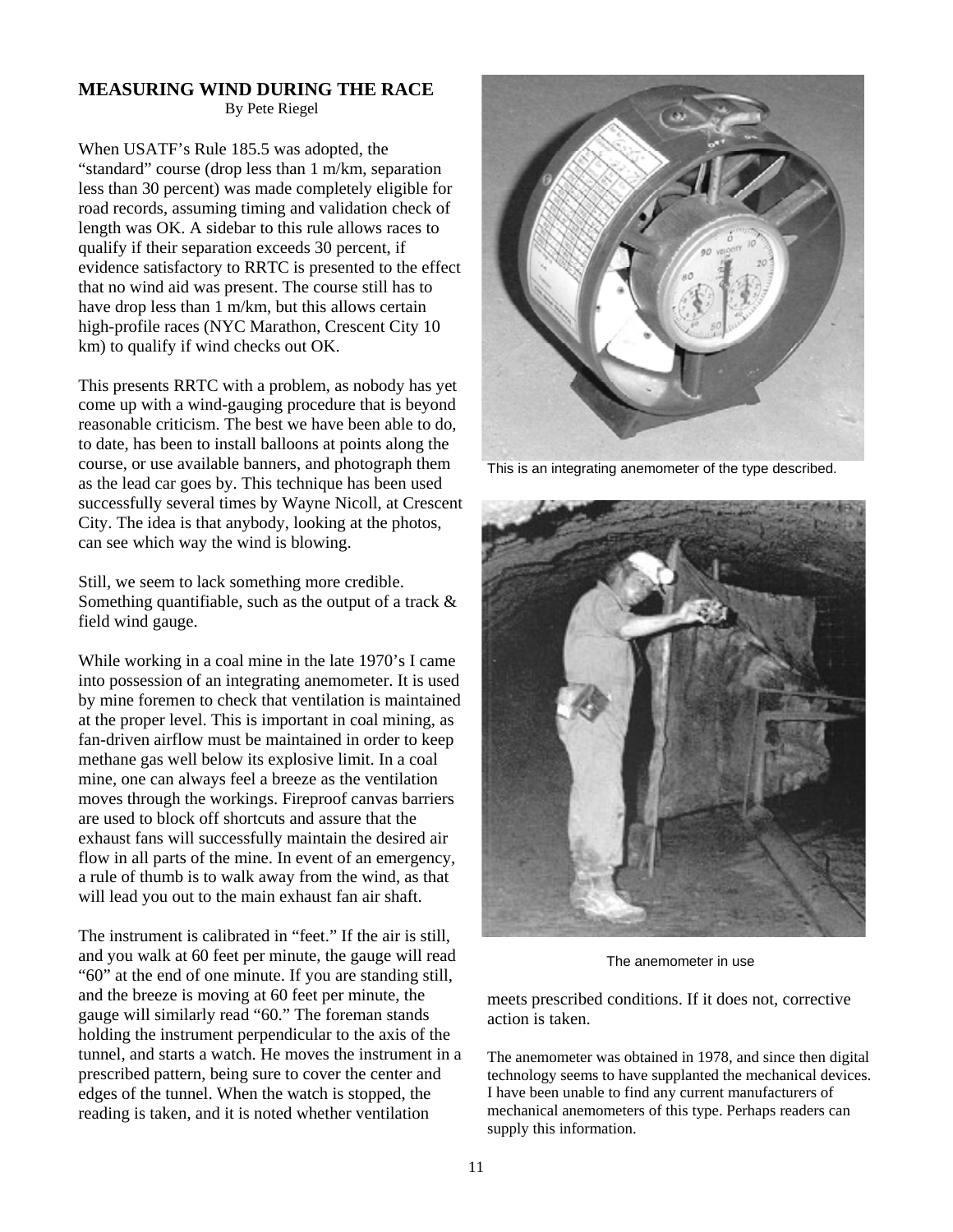#### **APPLICATIONS TO WIND MEASUREMENT DURING A RACE**

The instrument can be mounted on the handlebars of a bicycle. If properly calibrated, it can record the "feet" covered during the race by the bicycle. If there is no wind, the "feet" recorded by the instrument will be equal to the race distance. If a headwind is present, the reading will be higher, as more air will pass through the gauge. If a tailwind is present, the reading will be lower. This information can perhaps be used in determining whether a certain event had wind aid during the race.

I am hoping, later this year when weather improves, to do some experiments to assess just how well this technique can work. I will now outline the things that I think are important. If anybody has any suggestions, I would appreciate any input I can get.

Calibration – The instrument must be calibrated. I have in mind using an out-back configuration for this, along the same course "out" as "back." The Jones/Oerth counter will record the actual distance traveled. If a headwind is present during "out" it will be a tailwind "back" and the effects should cancel out. As wind is rarely constant, the calibration may require fine-tuning, and I have not worked out a certain way to do it. Perhaps repeated efforts will produce similar results, increasing confidence. Time will tell.

During the Race – The bike stand poised ahead of the runners. The Jones/Oerth counter reading has been recorded. Just before the start, the cyclist toggles the meter, and begins riding the course. When he or she is in proximity of the finish line, he/she again toggles the meter, stopping it. The bike is stopped and the JO counter reading is taken. At this point all the information needed to assess wind has been taken, and the rest is arithmetic.

It may be desirable to perform a post-calibration of the instrument.

*Obstacles –* The main obstacle to this experiment will be to secure the instrument to the handlebars in a fairly shockproof way. The instrument is a precision clockwork thing, and not designed to be shaken as things are when mounted to handlebars. For all I know, it may take it with no problems, but I must work something out.

My instrument records to a reading of 10,000 feet, or about 2 miles or 3 km. The operator must be able to note the number of times the instrument "rolls over."

General Application – Even if this experiment should be successful, it will not avail if the price of the instrument is too high to allow its application. I understand that these meters currently go for about \$400 each, which is not excessive in a coal-mine-safety environment, but which may be a bit high for general application in road racing.

I'm looking forward to learning more about this instrument and its possibilities. Any help is welcome.



Measuring compression in support cribbing



Subsidence causes supports to yield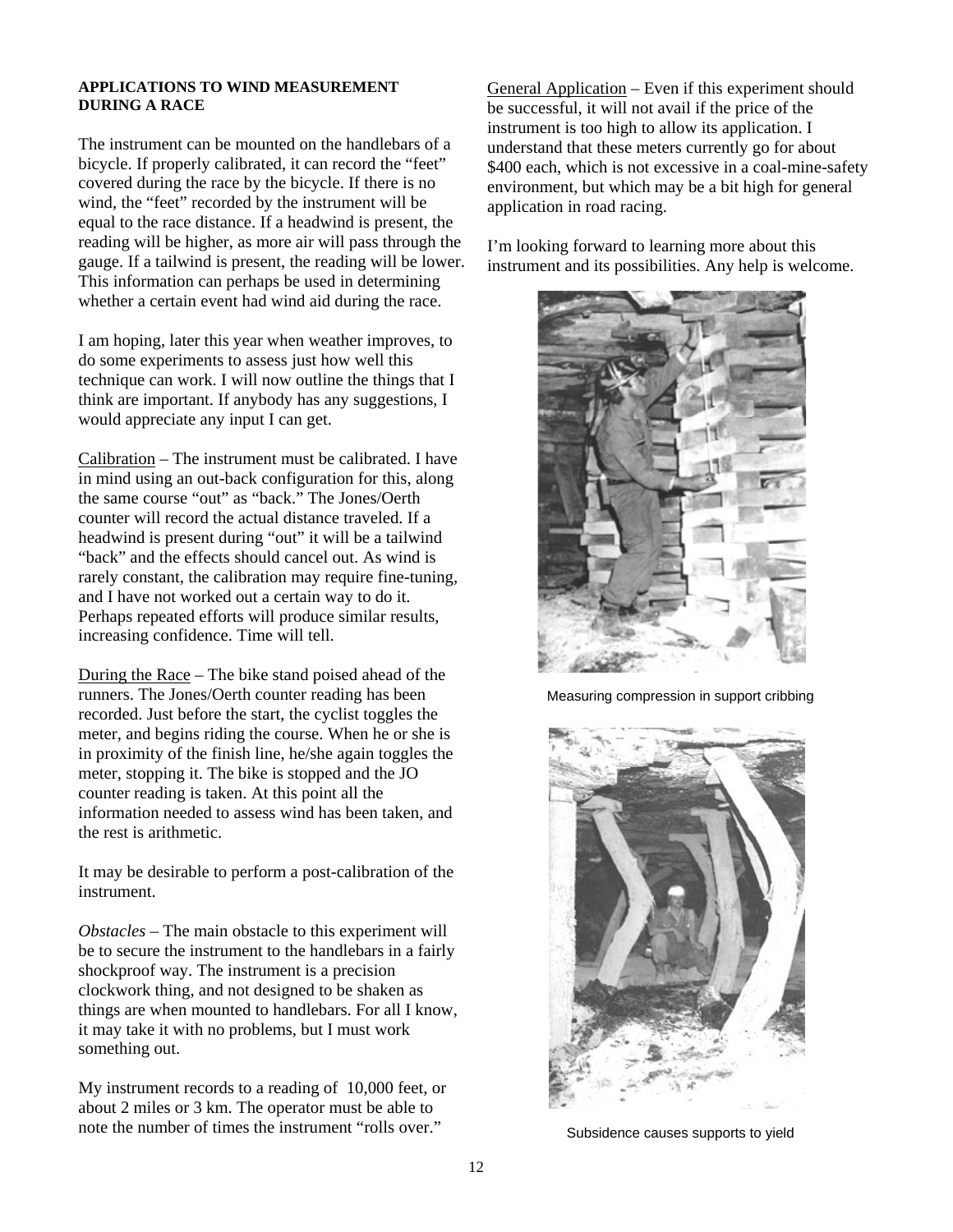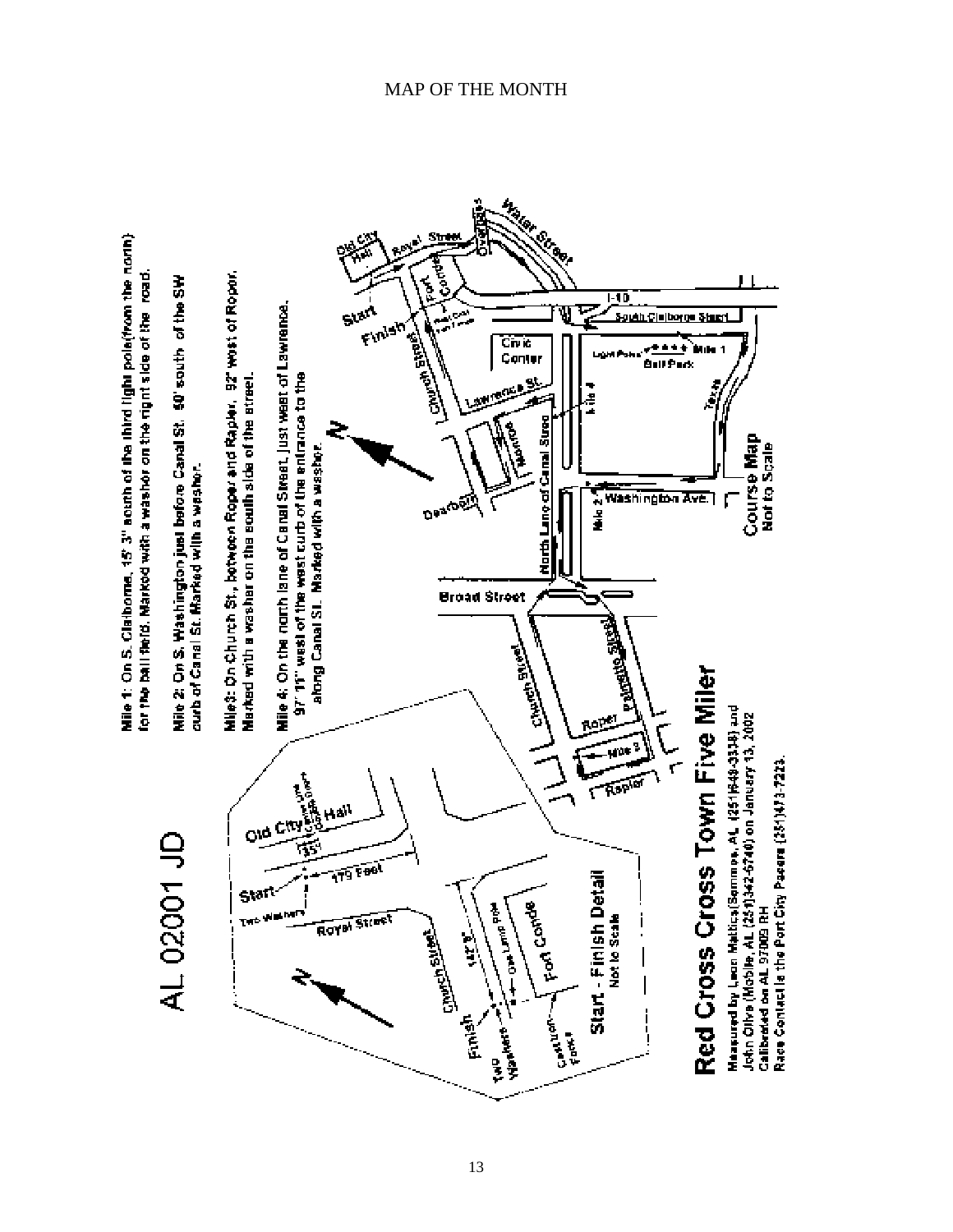#### **MORE THAN TWO MEASUREMENTS A Thread from MNForum**

Jim Gerweck inquired about how to treat multiple measurements of a course, or a course that has been measured in bits and pieces, some more than two times.

This question has never been answered to everybody's satisfaction. Each time a procedure is proposed, someone comes up with a hypothetical set of data that will confound the method.

I ran into this for the first time when analyzing the measurement data for the 1984 Olympic Marathon course. At this time Ken Young advocated using the median measurement when more than two existed, or the lower of the central two. Also at that time, four precals were required, but only two postcals. To complicate things further, there were six enroute calibration courses, each of which was ridden only once by the 13 riders.

Bob Letson, working with John Brennand, invited a number of people to come and measure. Allan Steinfeld was in charge of data-taking. Of the 13 measurers, Letson, Bob Baumel and I dug in and began to analyze the data. The process turned into a six-months long (maybe more - I don't clearly recollect) marathon of argument. It was not a useless exercise, as Baumel came up with SOSS during this period, and Letson and I also added some fillips of our own.

All the argument covered a range of less than about 20 metres, as I recall. No matter what we did, that was the possible range of the final adjustment.

Finally, when we were exhausted, Letson produced a report, a very nice one. The final adjustment, as best I can tell, was made by him, and I have no clear idea exactly what rationale was used, as I was sick and tired of the argument. But I was satisfied that the course was OK. Ted Corbitt signed off on the report.

For the 1988 Olympic Marathon, the Koreans used our report and copied the methodology faithfully, right down to using 13 riders.

1992 is a mystery to me. Josep Sole measured it but I never saw any measurement data.

1996 in Atlanta has been well-reported. As time was short between measurement and event, there was little time for extended argument. Each measurer prepared a report which was included in the final report. As I was in charge, I made the decision about the final adjustment. The final length was based on average constant and median overall measured length. While others suggested other methods, nobody offered actual objections to my choice.

measurers were there, but flat tires and other complications made the measurement more complicated than would have been a standard start-to-finish parade. Hugh Jones, being the boss, made the decision of how much final adjustment to make. His work has been reported in MN, September 2000, Issue #103.

In short, there is no set-in-stone procedure for multiple measurements. It is up to the person in charge. If the race is important, it helps if the data are available for others to see. In all of the races cited, the exact final length may be argued. But all will agree that the courses are not shorter than the nominal distance.

Pete Riegel riegelpete@aol.com

#### **MEASUREMENT OF THE 1984 LOS ANGELES OLYMPIC MARATHON COURSE**

A little background on the measurement of the 1984 Olympic Marathon course may be helpful. The week before the measurements, I used a Hewlett Packard IR distance measurement system to lay out six calibration segments along the course. These were marked at each end with bronze monument plugs anchored in three-inch holes by epoxy. The segments varied in length, I think, from 300m to as much as 800m. The measurement crew mostly arrived on a Friday, coming from as far away as New York. We spent Saturday driving over the route to get a consensus on the exact path to be ridden during the measurements to be taken the following day. I pointed out the calibration sections along the course. We also painted in a number of intermediate points, which were to be recorded the following day.

Sunday was cold (for LA) and drizzly. We used a calibration course near the start at Santa Monica Community College for the pre-measurement calibration. I don't recall the details, but at some point, the calibration course was found several inches off. That may have occurred before Sunday or we discovered it on Sunday. In any event, the calibration course was remeasured to everyone's satisfaction.

We had one or two Los Angeles Police cars escorting us. I drove a van carrying Steinfeld and a couple of other people. We would drive ahead to the next reference point or beginning (or end) of a calibration section and record the readings for each measurer. All data were recorded in either one or two lab notebooks, not on various pieces of loose paper as someone remembered a year or so back in one of the MNForum messages. Every measurer rode the same route except in the Marina Del Rey area. There, I planned to make the gross distance adjustment. At the start on the track at Santa Monica City College, we could only adjust maybe

Sydney was less complicated, in one sense, as fewer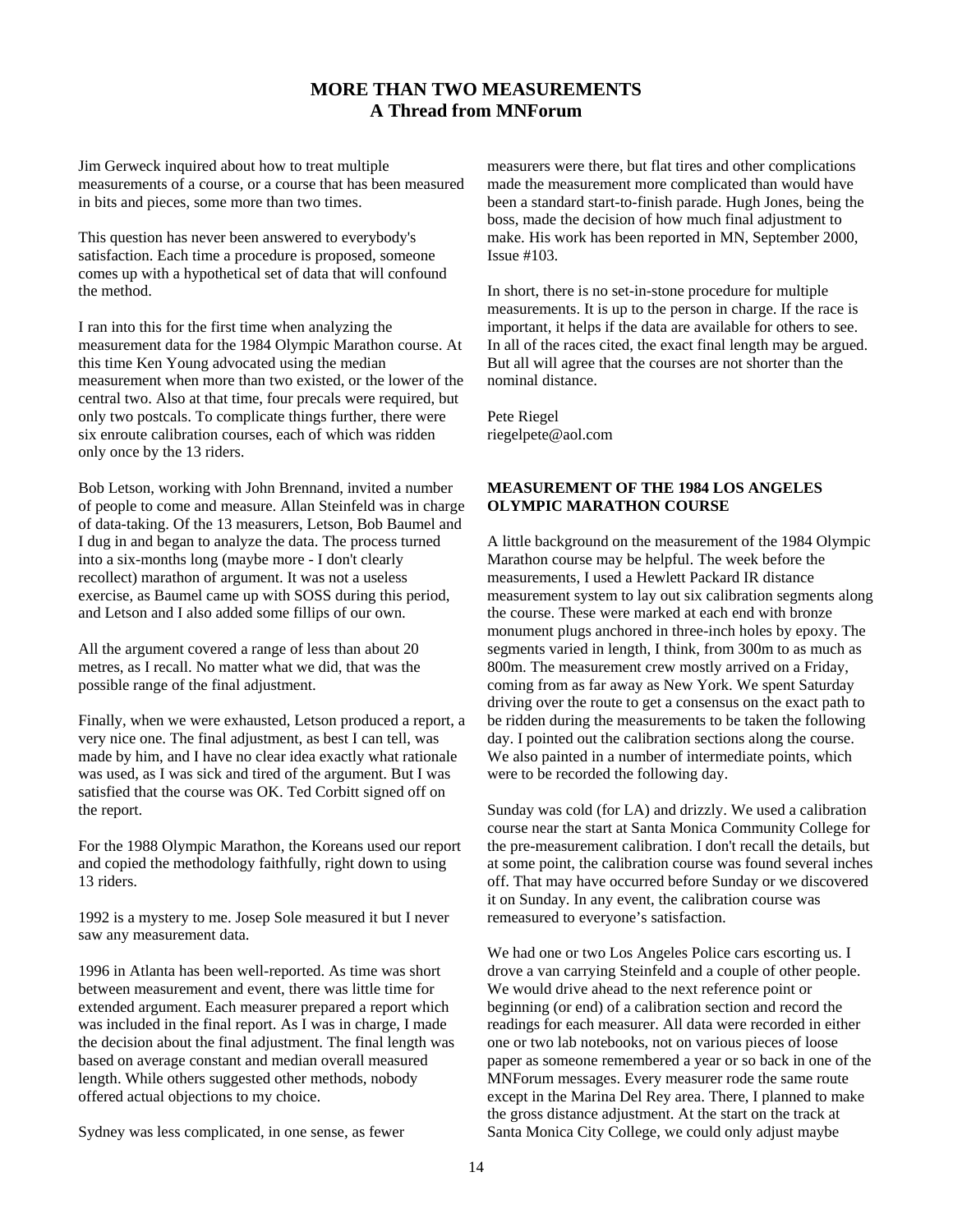300m plus or minus. We essentially had no leeway at the finish. Fortunately, in the Marina area we had the option of doubling back by making a U-turn at one of three different breaks in a wide street with a broad median. Thus, we had three or four riders do each U-turn.

The measurement ride took about six hours, during which time the skies cleared and the temperature rose by about 20 deg F. We did the post-measurement calibration on a course near the finish. To no one's surprise, calibration constants had decreased substantially during the ride. I wasn't involved in the data analysis, but I do remember that it took about six months. I don't remember who argued what, but I argued for two things. First, that the calibration should be varied along the ride based on the six

calibration sections, because the tires were heating up as the temperature increased. Two, that it was overly conservative to include a short course prevention factor of 42 meters when we had so much carefully collected data. Finally, Baumel, Letson and Riegel did agree to an SCPF of 25m.

Perhaps a year or so after the Olympics someone sent me a report written by some academics at a technical university in England. They had obtained a copy of the final report on the 1984 Olympic course and after analyzing the data on some small (must have been very small, because it took eight hours!) computer, they concluded that the course was 25 m long with some confidence level which I can't recall. I'm sure I still have the report somewhere and I think the it was Letson who sent it to me.

Ed. note: The report was *Measuring Marathon Courses: An Application of Statistical Calibration Theory* by Richard L. Smith and Mark Corbett. Reprinted *from The Journal of the Royal Statistical Society, Series C (Applied Statistics). Volume 36, No. 3,* 1987 *(pp.283-295).*

In closing, I believe that the 1984 Los Angeles Olympic Marathon course remains the most accurately measured Olympic course and probably the most rapidly measured as well. The use of multiple calibration sections along the route played an important role in the process. Has this procedure been utilized in subsequent measurements of important courses?

John Brennand brennand@alum.mit.edu

#### **MULTIPLE CALIBRATIONS**

John Brennand's confidence in the accuracy of the Los Angeles Olympic course, through use of multiple calibrations, neglects consideration of the variation of calibration constant with surface texture. I ran the race (twice - I did the pre-Olympic event in Feb 1984, too), and remember both the very smooth tarmac of the road down the Santa Monica seafront and the ridged concrete of the Marina del Rey freewaysection. These surfaces would have yielded very different constants, exaggerating or offsetting the variations due to change in temperature - and a 20F

temperature change is considerable. As I remember from some illustration of the ride, the surface was wet for some part of the measurement.

The on-course calibrations during the measurement ride were presumably done only once, in the racing direction. They may or may not have added up to being roughly equal in either direction. In measurement of the London Marathon I have possibilities to recalibrate at 8 miles and 18 miles with calibration courses adjacent to the course. I have not found reason to use the intermediate calibration courses yet. Serviceable calibrations at start and finish, combined with an unbroken ride of around 3 hours and a minimal change of temperature afford as much confidence as more elaborate exercises in recalibration on surfaces which may not be typical of the overall race surface (even if they are on the course itself).

Without attempting to disentangle the various sources of error, measurement of the course on different days, under different conditions, may give a better indication of course accuracy than different riders on the same day. I understand that this is still what may be called 'precision' rather than accuracy, but perhaps this kind of 'precision' can be interpreted as an 'indication' of accuracy.

Hugh Jones aimssec@aol.com

Wind, temperature, rain and surface are all significant sources of error in our method. Unless we have specific controls for each of these there is little chance that we can eliminate them, or even reduce them much.

#### **REFLECTIONS**

The delay caused by splitting up to measure all the options in the Marina del Rey section allowed the measurement to take more time than it should have, and calibration constants to change. It would have been better to pick the most probable route, measure it, recalibrate, and only then go on to check the various adjustment options.

But how were we to know? This was new to all of us. As things stood, it was still magnificently well-organized in its time – better than any group measurement to its date. The LA measurement represents one of the shoulders we stood upon to refine what we do now. We have learned a lot since then, thanks to this first exercise in multiple measurements.

Pete Riegel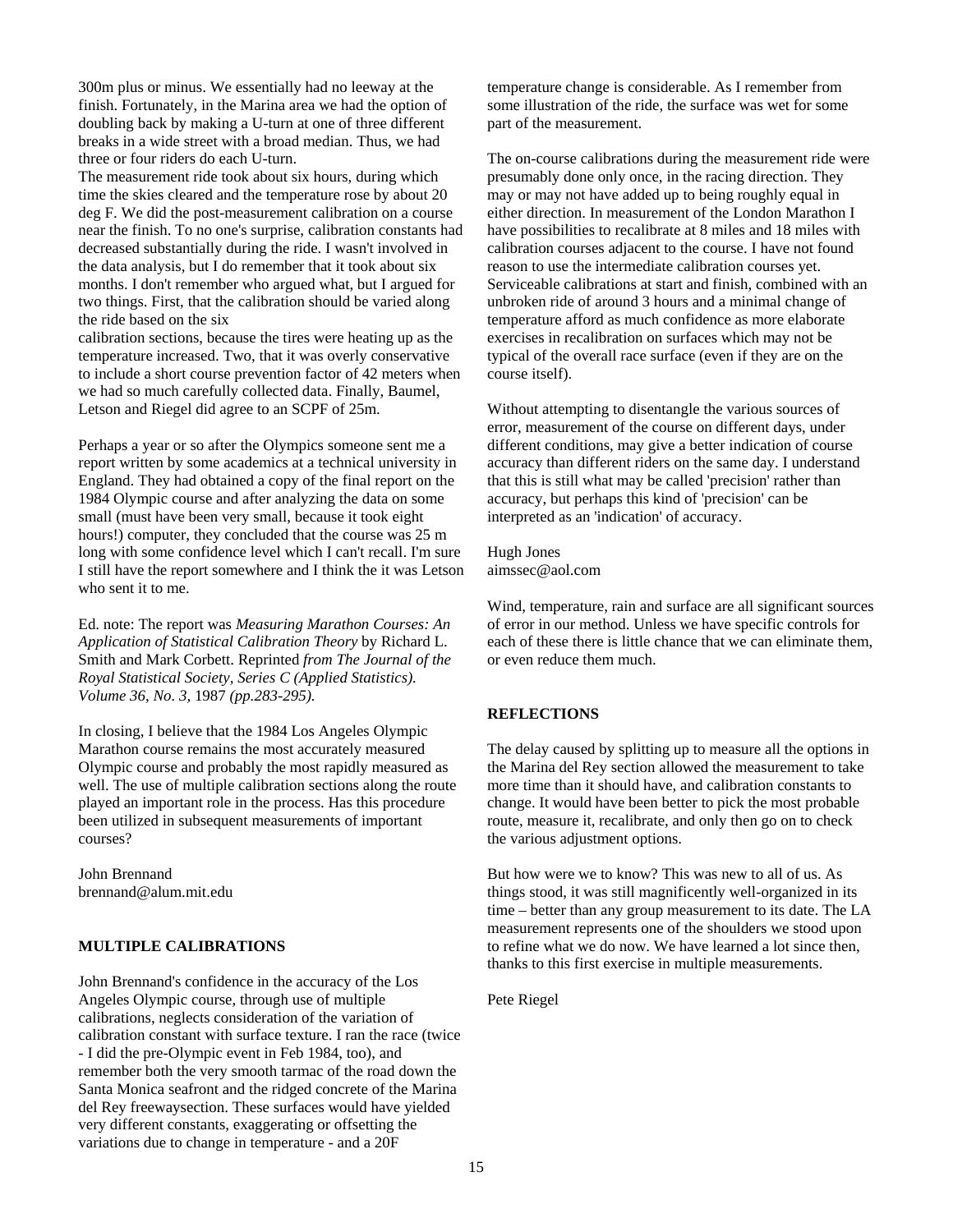## **USATF/RRTC CERTIFIED COURSE LIST New Entries - March - April, 2002 Closing Date April 22, 2002**

| <b>DISTANCE</b> | <b>COURSE ID</b> | <b>ST</b>                  | <b>LOCATION</b> | <b>COURSE NAME/RACE</b> | m/km<br><b>DROP</b>                            | pct<br><b>SEP</b> | <b>MEASURER</b> |                        | <b>REPLACES</b> |              |            |
|-----------------|------------------|----------------------------|-----------------|-------------------------|------------------------------------------------|-------------------|-----------------|------------------------|-----------------|--------------|------------|
| 5 km            |                  | AL 02002 JD                | Α               | Fairview                | Purple & Gold 5K Run                           | 0.0               | 2               | R Melanson             |                 |              |            |
| 5 km            |                  | AL 02003 JD                | Α               | Tuscaloosa              | Int'l City Fest & Weindorf 5k                  | 0.0               | 0               | R Melanson             |                 |              |            |
| 10 km           |                  | AL 02002 RH                | Α               | Montgomery              | Road Rage 10k                                  | $-0.2$            | 5               | <b>B</b> Harrison      |                 |              |            |
| 5 km            | AR               | 02002 DLP A                |                 | Russellville            | Saint Mary's Expo 5k                           | 0.0               | 2               | D Potter               |                 |              |            |
| 5 km            | AR.              | 02003 DLP A                |                 | <b>Little Rock</b>      | Mount Saint Mary's Academy 5k                  | 0.0               | 0               | J Curry                |                 |              |            |
| 10 km           |                  | AR 02004 DLP A             |                 | Little Rock             | <b>Capital City Classic</b>                    | 0.0               | 3               | J Curry                |                 | AR 98005     | <b>DLP</b> |
| 42.195 km       |                  | AZ 02001 ETM A             |                 | <b>Grand Canyon</b>     | Grand Canyon Int'l Marathon                    | 0.0               | 0               | T LaBlonde             |                 |              |            |
| 42.195 km       |                  | AZ 02002 ETM A             |                 | Gold Canyon             | Lost Dutchman's Marathon                       | 4.3               | 48              | T LaBlonde             |                 |              |            |
| 42.195 km       |                  | AZ 02003 ETM A             |                 | Sierra Vista            | <b>Thunder Mountain Marathon</b>               | 0.8               | 23              | L Woods                |                 |              |            |
| Cal             |                  | AZ 02004 ETM A             |                 | Phoenix                 | Dee-Rand 16th ST. 804.68m                      | 0.0               | 100             | R Strachan             |                 |              |            |
| 10 km           |                  | CA 02009 RS                | Α               |                         | Newport Beach Spirit Run 10km Course B         | 0.3               | 1               | R Scardera             |                 |              |            |
| 5 km            |                  | CA 02010 RS                | Α               | Newport Beach           | Spirit Run 5km Course B                        | 0.8               | 3               | R Scardera             |                 |              |            |
| 5 km            |                  | CA 02012 RS                | Α               | Fresno                  | Susan B. Komen 5km                             | 0.6               | 10              | R Scardera             |                 | CA 99018 RS  |            |
| 5 km            | CA               | 02013 RS                   | A               |                         | Woodland Hills Run for Education 5km           | 0.0               | 0               | R Scardera             |                 |              |            |
| 10 km           |                  | CA 02014 RS                | A               | Woodland Hills          | Run for Education 10km                         | 0.0               | 0               | R Scardera             |                 |              |            |
| 5 km            |                  | CA 02015 RS                | A               | Torrance                | Shamrock & Roll 5km                            | 0.0               | 0               | R Scardera             |                 |              |            |
| 10 km           |                  | CA 02016 RS                | A               | Torrance                | Shamrock & Roll 10km                           | 0.0               | 0               | R Scardera             |                 |              |            |
| 8 km            |                  | CA 02017 RS                | Α               | Stanford                | Fifty Plus 8km At Stanford                     | 0.8               | $\overline{c}$  | D Carpenter            |                 | CA 01003     | TK.        |
| 4 mi            |                  | CA 02018 RS                | Α               | San Diego               | Original Over the Bay Bridge 20                | 0.2               | 27              | G Rahill               | CA              | 01036        | <b>RS</b>  |
| 4 mi            |                  | CT 02001 DR                | Α               | Fairfield               | St. Patricks Day Classic                       | 0.0               | 4               | Guido bros.            |                 |              |            |
| 5 km            | <b>CT</b>        | 02002 DR                   | Α               | Plymouth                | Terryville Rotary Club 5k                      | $-0.6$            | 11              | W Graustein            |                 |              |            |
| 5 km            | CT.              | 02003 DR                   | Α               | Watertown               | Watertown 5k Road Race                         | 0.6               | $\mathbf 1$     | W Graustein            |                 |              |            |
| 5 km            | CT.              | 02004 DR                   | Α               | Farmington              | South Park 5k                                  | 0.0               | 0               | M Dumonski             |                 |              |            |
| 10 km           | DC.              | 02001 JS                   | Α               | Washington              | Lawyers Have Heart 10k                         | 0.0               | 0               | J Sissala              |                 |              |            |
| Cal             |                  | FL 01052 DL                | Α               | St. Petersburg          | Pinellas Trail 1320 ft. Calibration            | 0.0               | 100             | C Lauber               |                 |              |            |
| Cal             |                  | FL 02001 DL                | Α               |                         | Daytona Beach Daytona Speedway 1000 ft. Cal.   | 0.0               | 100             | J Boyle                |                 |              |            |
| 5 km            |                  | FL 02002 DL                | Α               |                         | Daytona Beach Daytona Speedway 5k              | 0.0               | 9               | J Boyle                |                 |              |            |
| 5 km            |                  | FL 02003 DL                | Α               | Ocala                   | 5k Run for Education                           | 0.2               | 1               | G Miller               |                 |              |            |
| 5 km            |                  | FL 02004 DL                | Α               | Sunrise                 | MOS Corporate 5k Run                           | 0.0               | 3               | G Witkowski            |                 |              |            |
| Cal             |                  | FL 02006 DL                | Α               |                         | Ft. Lauderdale Fiesta Way 2640 ft. Calibration | 0.0               | 100             | J Musters              |                 |              |            |
| Cal             |                  | FL 02009 DL                | Α               | <b>Naples</b>           | Trail Blvd. 1000 ft. Calibration               | 0.0               | 100             | F Fidler               |                 |              |            |
| 5 mi            |                  | FL 02010 DL                | Α               | Ft. Lauderdale          | <b>Riverwalk 5 Mile</b>                        | 0.0               | 5               | J Musters              |                 |              |            |
| 5 km            |                  | FL 02011 DL                | Α               | Ft Lauderdale           | <b>Riverwalk 5k</b>                            | 0.0               | $\overline{7}$  | J Musters              |                 |              |            |
| 5 km            | FL               | 02012 DL                   | A               |                         | Ft. Lauderdale Fleet Feet 5k Run               | 0.0               | 3               | G Witkowski            |                 |              |            |
| 10 km           |                  | GA 02002 WC A              |                 | Roswell                 | Homestretch Challenge                          | 0.6               | $\overline{2}$  | M Murphy               |                 |              |            |
| 5 km            |                  | IL 02001 JW                | Α               | Chicago                 | <b>Wacky Snacky</b>                            | 0.0               | 2               | C Hinde                | IL.             | 01006        | <b>JW</b>  |
| 10 km           | IL.              | 02002 JW                   | Α               | Winnetka                | Winnetka Distance Run 10k                      | 0.0               | $\mathbf 1$     | C Hinde                | IL.             | 91055        | JW         |
| 16.6667 km      |                  | IL 02003 JW                | A               | Chicago                 | Chicago North Lakefront 50k                    | 0.0               | 0               | C Hinde                |                 | IL 01011     | JW         |
| 8 km            |                  | IL 02004 JW                | Α               | Chicago                 | <b>Shamrock Shuffle</b>                        | 0.0               | 5               | C Hinde                | IL.             | 01115        | JW         |
| 5 km            |                  | IL 02005 JW                | A               | Elmhurst                | Joe Newton 5k                                  | 0.0               | $\mathbf{1}$    | C Hinde                |                 |              |            |
| 5 km            |                  | IL 02006 JW                | Α               | Winnetka                | Winnetka Distance Run 5k                       | 0.0               | 2               | C Hinde                |                 | IL 91054 JW  |            |
| 5 km            |                  | KS 02003 BG                | Α               | Lawrence                | Raintree Run                                   | 0.4               | 1               | S Riley                | KS              | 00006 BG     |            |
| 21.0975 km      |                  | KS 02004 BG                | Α               | Lawrence                | Raintree Run                                   | 0.1               | 0               | S Riley                | ΚS              | 98006        | BG         |
| $10 \text{ mi}$ |                  | KY 02007 PR                | Α               | Louisville              | Papa Johns 10 Miler                            | 0.0               | 5               | J Kaiser               | KY.             | 01020        | <b>PR</b>  |
| 10 km<br>5 km   |                  | LA 02001 JF<br>LA 02002 JF | Α<br>A          | Alexandria<br>Vivian    | Red River Run 10k<br>Red Bud Festival 5k       | 0.0<br>0.0        | 3<br>3          | S Gehring<br>S Gehring |                 | LA 99001 ETM |            |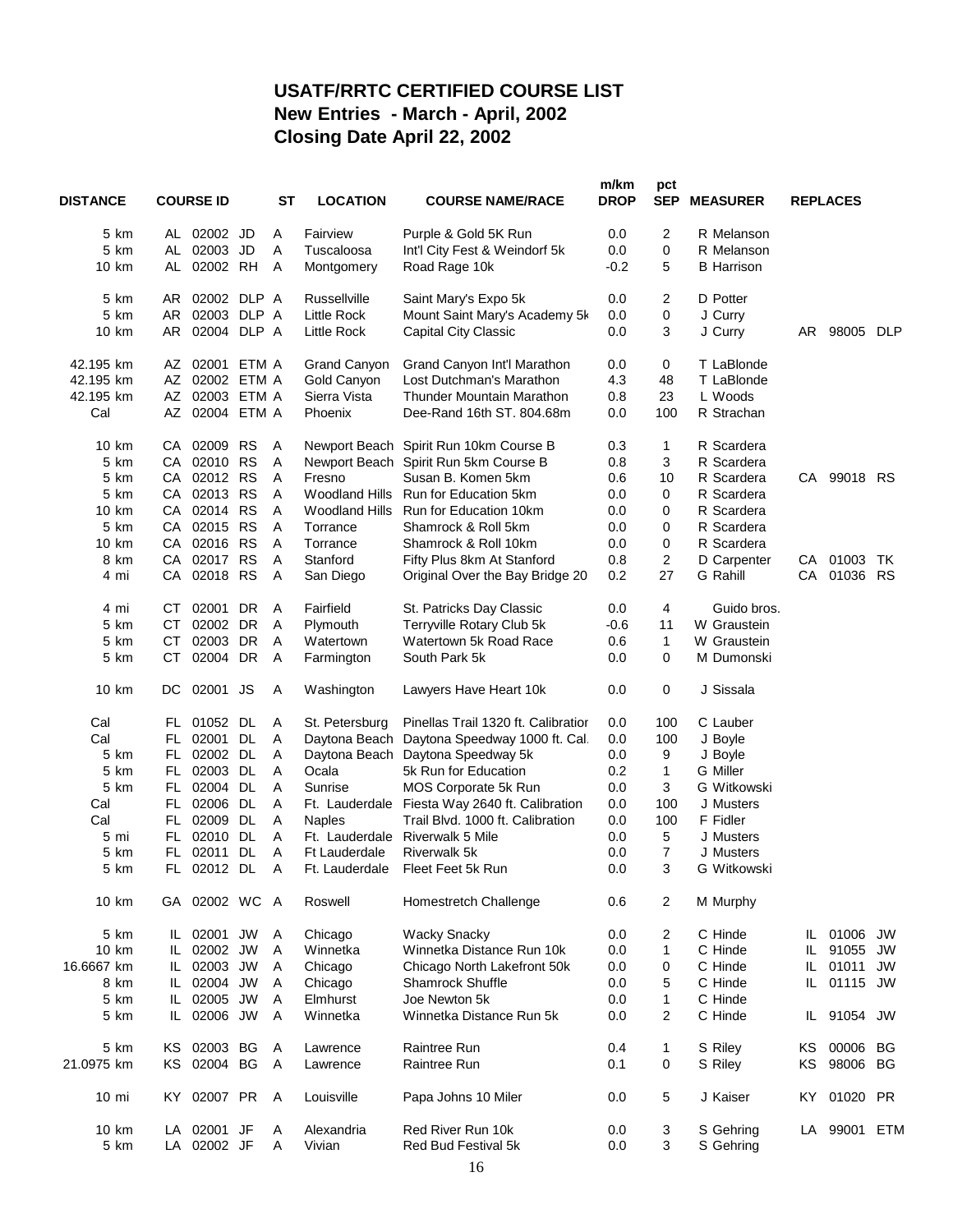| <b>DISTANCE</b>         |           | <b>COURSE ID</b>     |           | SТ     | <b>LOCATION</b>          | <b>COURSE NAME/RACE</b>                     | m/km<br><b>DROP</b> | pct<br><b>SEP</b> | <b>MEASURER</b>        |          | <b>REPLACES</b>      |           |
|-------------------------|-----------|----------------------|-----------|--------|--------------------------|---------------------------------------------|---------------------|-------------------|------------------------|----------|----------------------|-----------|
| 42.195 km<br>21.0975 km | MI<br>МI  | 02001<br>02002 SH    | <b>SH</b> | Α<br>Α | Northville<br>Northville | Martian<br>Martian                          | 0.0<br>0.0          | 1<br>1            | S Hubbard<br>S Hubbard |          |                      |           |
| 5 km                    | MN.       | 02000 RR             |           | A      | Long Lake                | Long Lake                                   | 0.0                 | 8                 | R Recker               |          |                      |           |
| Cal                     | МO        | 02005 BG             |           | Α      | Columbia                 | Cosmo Park 375 meter                        | 0.0                 | 100               | W Armbrust             |          |                      |           |
| 1 km                    | МO        | 02006 BG             |           | Α      | Columbia                 | Cosmo Park                                  | 0.0                 | 0                 | W Armbrust             |          |                      |           |
| 5 km                    | МS        | 02001 RH             |           | A      | Jackson                  | Race for the Cure                           | 0.0                 | 4                 | R Eades                | МS       | 00001                | <b>RH</b> |
| 5 km                    | <b>MS</b> | 02002 RH             |           | A      | Jackson                  | <b>Watermelon Classic 5k</b>                | $-0.2$              | 7                 | R Eades                |          |                      |           |
| 5 km                    | NC.       | 02003 PH             |           | Α      | Wilson                   | <b>Wilson Road Race</b>                     | 0.0                 | 2                 | P Hronjak              | NC.      | 00015 PH             |           |
| 5 km                    | NC.       | 02004 PH             |           | Α      | Chapel Hill              | <b>UNC Sports Club Development</b>          | 0.0                 | 0                 | D Forbis               |          |                      |           |
| 21.0975 km              | NC.       | 02005 PH             |           | Α      | Charlotte                | Corporate Cup Half Marathon                 | 0.2                 | 1                 | T Rhodes               |          |                      |           |
| 5 km                    | NC.       | 02006 PH             |           | Α      | Charlotte                | Corporate Cup 5k                            | 0.4                 | 6                 | T Rhodes               |          |                      |           |
| 5 km                    | NC.       | 02007 PH             |           | Α      | New Bern                 | <b>Run For Merci</b>                        | $-0.2$              | 6                 | P Hronjak              | NC.      | 95003                | <b>WN</b> |
| 5 km                    | NC.       | 02008 PH             |           | Α      | Raleigh                  | Great Raleigh Road Race 5k                  | $-1.5$              | $\overline{4}$    | P Hronjak              |          |                      |           |
| 10 km                   | NC.       | 02009 PH             |           | Α      | Raleigh                  | Great Raleigh Road Race 10k                 | 0.0                 | 0                 | P Hronjak              |          |                      |           |
| 21.0975 km              | NC.       | 02010                | <b>PH</b> | Α      | Charlotte                | South End Race Fest                         | $-0.1$              | 0                 | D White                |          |                      |           |
| 5 km                    | <b>NC</b> | 02011 PH             |           | A      | Clayton                  | Family Fun Run                              | 0.0                 | 3                 | P Hronjak              |          |                      |           |
| 6 km                    | NH .      | 02001 WN A           |           |        | Nashua                   | <b>SNHMC 6k For Kids</b>                    | 0.0                 | 0                 | J Belanger             |          |                      |           |
| 5 km                    | NJ.       | 02003 GAN A          |           |        | Gloucester               | St. Pats Running of the Green 5             | 0.0                 | 1                 | G Newman               |          |                      |           |
| 5 km                    | NJ.       | 02004 GAN A          |           |        | Livingston               | Livingston 5k                               | 0.0                 | 2                 | P Hess                 |          |                      |           |
| 5 km                    | NJ.       | 02005 GAN A          |           |        | Bayonne                  | Bayonne 5k                                  | 0.0                 | 7                 | P Hess                 |          |                      |           |
| 5 km                    | NJ.       | 02006 GAN A          |           |        | Bloomfield               | Brookdale Park 5k                           | 0.6                 | $\overline{2}$    | P Hess                 |          |                      |           |
| 5 mi                    | NY.       | 02001 AM             |           | Α      | Rochester                | Johnny's Runnin' of the Green               | $-0.4$              | 3                 | <b>B</b> Kehoe         |          |                      |           |
| 5 km                    | NY .      | 02002 AM             |           | Α      | Port Jervis              | Delaware River Run                          | 0.0                 | 8                 | <b>B</b> Cavanagh      |          |                      |           |
| 21.0975 km              | NY .      | 02003 AM             |           | Α      | <b>Brooklyn</b>          | Brooklyn Half Marathon                      | $-1.2$              | 46                | P Hess                 | NY.      | 00002                | AM        |
| 4 mi                    | NY.       | 02005 AM             |           | A      | New York                 | NYRRC 4 Mile, Marathon Finish               | 0.5                 | 16                | P Hess                 |          |                      |           |
| $10 \text{ mi}$         | NY I      | 02006 AM             |           | A      | New York                 | NYRRC 99th St. 10 Mile                      | 0.0                 | 0                 | P Hess                 |          |                      |           |
| 5 mi                    | NY.       | 02007 AM             |           | Α      | <b>Brooklyn</b>          | Prospect Park 5 Mile                        | 0.9                 | 2                 | P Hess                 |          |                      |           |
| 42.195 km               | OH.       | 02001                | MW        | A      | Cleveland                | 2002 CVS Cleveland Marathon                 | 0.0                 | 1                 | M Wickiser             | OH       | 01024                | <b>PR</b> |
| 10 km                   | OH        | 02002                | MW        | A      | Cleveland                | 2002 CVS Cleveland 10k                      | 0.0                 | 4                 | M Wickiser             | OH       | 01025                | PR.       |
| 5 km                    | OH        | 02005 PR             |           | Α      | Columbus                 | Race for the Cure                           | 0.6                 | 5                 | P Riegel               | OН       | 01022                | <b>PR</b> |
| 8 km                    |           | OK 02001 BB          |           | A      |                          | Oklahoma City Life Strides on the East Side | 0.3                 | 1                 | J Smith                |          |                      |           |
| 42.195 km               |           | OK 02002 BB          |           | A      | Oklahoma City            | OKC Memorial Marathon 2002                  | 0.0                 | 1                 | G Lafarlette           |          |                      |           |
| 5 km                    |           | OK 02003 BB          |           | A      | Perkins                  | Pistol Pete Run                             | 0.0                 | 1                 | <b>G</b> LaFarlette    |          |                      |           |
| 50 km                   |           | PA 02002 WB A        |           |        | Pittsburgh               | GNC 50km - 2002                             | 0.0                 | 0                 | M Courtney             |          |                      |           |
| 5 km                    |           | RI 02001 RN          |           | A      | Newport Beach Frosty 5k  |                                             | 0.0                 | 1                 | R Nelson               |          | RI 01001             | RN        |
| 5 km                    |           | SC 02006 BS          |           | A      | Greenville               | Greenville News Downtown Rur                | $-2.6$              | 3                 | J Roberts              |          |                      |           |
| 5 km                    |           | SC 02007 BS          |           | A      | Folly Beach              | Save The Light 5k                           | 2.4                 | 3                 | M Desrosiers           |          |                      |           |
| 21.0975 km              | SC        | 02008                | BS        | Α      | Folly Beach              | Save The Light Half Marathon                | 0.0                 | 1                 | M Desrosiers           |          |                      |           |
| 10 km                   | SC        | 02009 BS             |           | Α      | Columbia                 | Extra Mile 10k                              | 0.9                 | 3                 | E Prytherch            |          | SC 01033 BS          |           |
| 5 mi                    |           | SC 02010 BS          |           | A      | Columbia                 | Providence Heart and Sole 5 Mi              | 1.8                 | 67                | E Prytherch            |          |                      |           |
|                         |           |                      |           |        |                          |                                             |                     |                   |                        |          |                      |           |
| 30 km                   | TN.       | 02001 RH             |           | Α      | Kingston                 | Whitestone 30K                              | 0.0                 | 0                 | A Morgan               |          |                      |           |
| 5 km<br>21.0975 km      | ΤN<br>TN  | 02002 RH<br>02003 RH |           | Α<br>Α | Nashville<br>Nashville   | Tom King 5k<br>Tom King Half Marathon       | 5.5<br>0.1          | 3<br>1            | J Zeigler<br>J Zeigler | TN<br>TN | 01002 RH<br>01003 RH |           |
|                         |           |                      |           |        |                          |                                             |                     |                   |                        |          |                      |           |
| 10 km                   | TX.       | 02001                | ETM A     |        | Laredo                   | Laredo 10k Classic                          | 0.0                 | 4                 | C Mericle              |          |                      |           |
| 5 km                    |           | TX 02009 ETM A       |           |        | <b>Bellaire</b>          | Bellaire Trolley Run 2002                   | 0.0                 | 9                 | E McBrayer             |          | TX 01021 ETM         |           |
| 10 km                   |           | TX 02010 ETM A       |           |        | Fort Worth               | Cowtown 10k                                 | 0.8                 | 4                 | M Polansky             |          |                      |           |
| 5 mi                    |           | TX 02011 ETM A       |           |        | Houston                  | Houston Derby Dash 5 Miler II               | 0.0                 | 0                 | R Barnhill             |          | TX 01004 ETM         |           |
| 5 mi                    | TX .      | 02012 ETM A          |           |        | Dallas                   | Border Uptown Run Trolley Wal               | 0.0                 | 1                 | C Clines               |          | TX 01005 ETM         |           |
| 5 km                    |           | TX 02013 ETM A       |           |        | <b>Highland Park</b>     | Tracy Wills 5k Classic 2002                 | 0.0                 | 1                 | C Clines               |          |                      |           |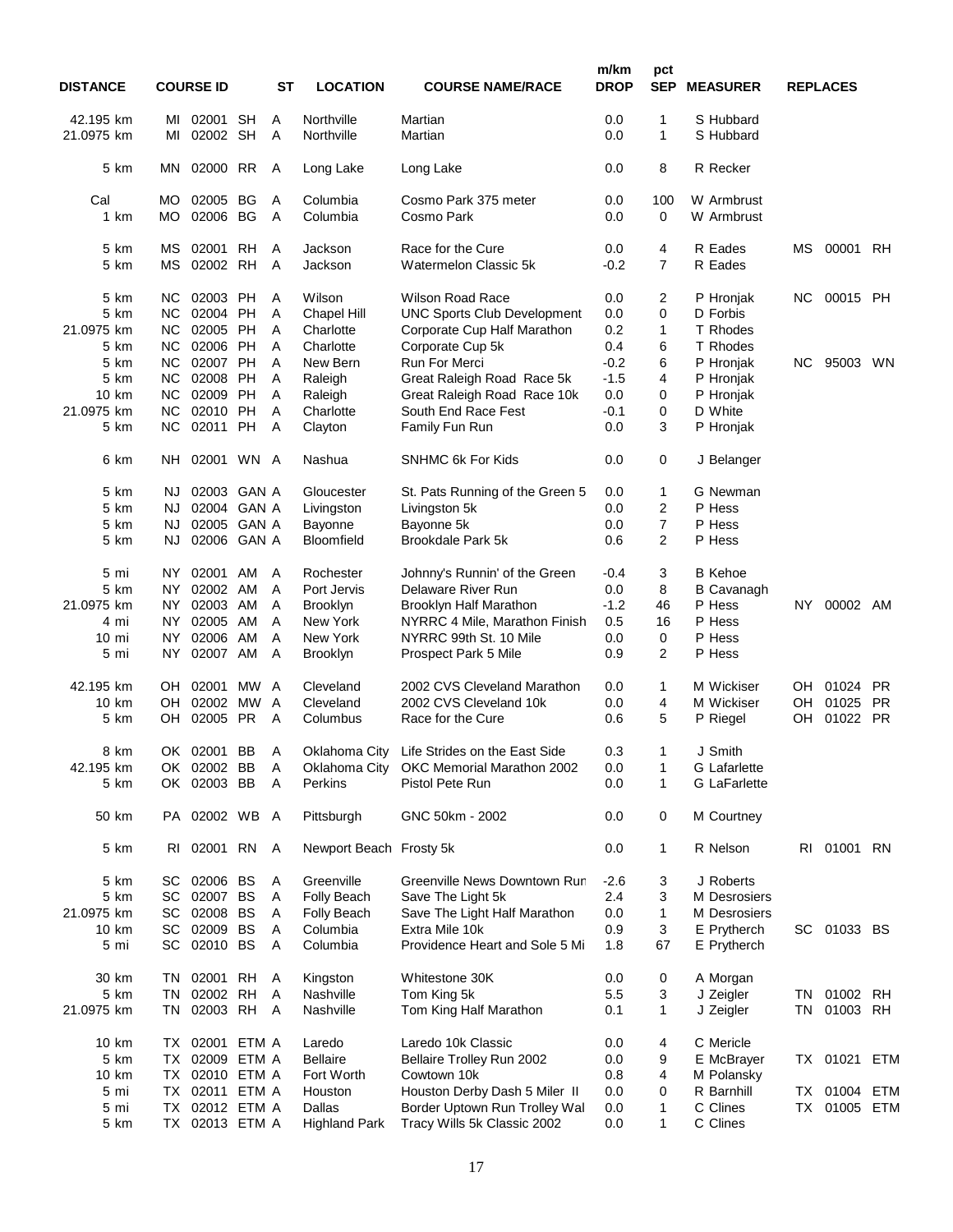| <b>DISTANCE</b>                              |                 |     | <b>COURSE ID</b>        |                    | SТ | <b>LOCATION</b>           | <b>COURSE NAME/RACE</b>                                | m/km<br><b>DROP</b> | pct<br><b>SEP</b> | <b>MEASURER</b>     |           | <b>REPLACES</b> |            |
|----------------------------------------------|-----------------|-----|-------------------------|--------------------|----|---------------------------|--------------------------------------------------------|---------------------|-------------------|---------------------|-----------|-----------------|------------|
|                                              | 5 km            |     | TX 02014 ETM A          |                    |    | San Antonio               | Race for the Cure San Antonio                          | 0.0                 | $\overline{2}$    | R Soler             |           | TX 00031 ETM    |            |
| Cal                                          |                 |     | TX 02015 ETM A          |                    |    | San Antonio               | Speedway 300 meters                                    | 0.0                 | 100               | R Soler             |           |                 |            |
|                                              | 5 km            |     | TX 02016 ETM A          |                    |    | Fort Worth                | Kathryn A. Stevenson 5k                                | 0.0                 | 0                 | M Polansky          |           |                 |            |
|                                              | 5 km            |     | TX 02017 ETM A          |                    |    | Houston                   | <b>Run With The Bulls</b>                              | 0.0                 | 3                 | E McBrayer          |           |                 |            |
|                                              | 5 km            |     | TX 02018 ETM A          |                    |    | Lake Jackson              | <b>Brazosport College 5k</b>                           | 0.0                 | 4                 | D Beatty            |           |                 |            |
|                                              | 5 km            |     | TX 02019 ETM A          |                    |    | Houston                   | <b>Houston Senior Olympics</b>                         | 0.0                 | 5                 | E McBrayer          |           |                 |            |
|                                              | 10 km           |     | TX 02020 ETM A          |                    |    | Houston                   | <b>Houston Senior Olympics</b>                         | 0.0                 | 10                | E McBrayer          |           |                 |            |
|                                              | 5 km            |     | TX 02021 ETM A          |                    |    | Uvalde                    | SWTJC 5k                                               | 0.0                 | $\mathbf{1}$      | C Mericle           |           |                 |            |
|                                              | 10 km           |     | TX 02022 ETM A          |                    |    | Uvalde                    | SWTJC 10k                                              | 0.0                 | 0                 | C Mericle           |           |                 |            |
|                                              | 5 km            |     | TX 02023 ETM A          |                    |    | Houston                   | Space Race 5k                                          | 0.0                 | 5                 | R Barnhill          |           |                 |            |
|                                              | 10 km           |     | TX 02024 ETM A          |                    |    | Houston                   | Space Race 10k                                         | 0.0                 | 6                 | R Barnhill          |           |                 |            |
|                                              | 5 km            |     | TX 02025 ETM A          |                    |    | Dallas                    |                                                        | 0.0                 | 3                 | C Clines            |           | TX 98042        | <b>ETM</b> |
|                                              |                 |     |                         |                    |    |                           | Minyard Buddy Run                                      |                     |                   | C Clines            |           |                 |            |
|                                              | 1 mi            |     | TX 02026 ETM A          |                    |    | Dallas                    | Minyard Buddy Run                                      | 0.0                 | 10                |                     |           | TX 01031        | <b>ETM</b> |
|                                              | 5 km            |     | TX 02027 ETM A          |                    |    | Fort Worth                | Run to Joe's                                           | 0.0                 | 0                 | C Clines            | <b>TX</b> | 00038           | <b>ETM</b> |
|                                              | 5 km            |     | TX 02028 ETM A          |                    |    | Fort Worth                | Fort Worth Zoo Run                                     | 0.2                 | 6                 | C Clines            |           | TX 01022 ETM    |            |
|                                              | 5 km            |     | TX 02030 ETM A          |                    |    | Houston                   | Therapy For The Sole                                   | $-4.6$              | $\mathbf{1}$      | E McBrayer          |           |                 |            |
| 3.5 mi                                       |                 |     | TX 02031 ETM A          |                    |    | Dallas                    | Corporate Challenge 2002                               | 0.0                 | $\mathbf{1}$      | A Beach             |           |                 |            |
|                                              | 5 km            |     | TX 02032 ETM A          |                    |    | Plano                     | Plano Komen 2002                                       | $-0.2$              | 28                | A Beach             |           |                 |            |
|                                              | 5 km            |     | TX 02034 ETM A          |                    |    | Houston                   | Sprint for Life                                        | 0.0                 | $\overline{4}$    | E McBrayer          |           | TX 99030 ETM    |            |
|                                              | 5 km            |     | TX 02001 JF             |                    | A  | Austin                    | Run for the Roses                                      | 0.0                 | 0                 | J Ferguson          |           |                 |            |
|                                              | 5 km            |     | TX 02002 JF             |                    | A  | <b>Round Rock</b>         | Shoes for Austin 5k                                    | 0.0                 | 0                 | J Ferguson          |           |                 |            |
|                                              | 10 km           |     | TX 02003 JF             |                    | A  | Austin                    | Go for the Gold                                        | 0.0                 | $\mathbf 0$       | J Ferguson          |           |                 |            |
|                                              | 5 km            |     | VA 02001 JS             |                    | Α  | Reston                    | Plaza America 5k                                       | 0.0                 | 4                 | J Sissala           |           |                 |            |
|                                              | $10 \text{ mi}$ | VA. | 02002 JS                |                    | A  | Alexandria                | George Washington pkwy 10 Mi                           | 2.1                 | 70                | J Sissala           |           | VA 01001        | JS         |
|                                              | 5 km            |     | VA 02003 JS             |                    | A  | Alexandria                | George Washington pkwy 5K                              | $-0.3$              | 68                | J Sissala           |           |                 |            |
| Renewed                                      |                 |     |                         |                    |    |                           |                                                        |                     |                   |                     |           |                 |            |
| Cal                                          |                 |     | GA 86017 WN A02 Atlanta |                    |    |                           | Columns Drive Calibration 2640                         | 0.0                 | 100               | W Nicoll            |           |                 |            |
|                                              | 5 km            |     |                         |                    |    | GA 90010 WN A02 Glenville | Glenville Onion Run                                    | 0.0                 | $\mathbf{1}$      | D Hagemes           |           |                 |            |
|                                              | 5 km            |     |                         |                    |    | NC 89051 ACL A02 Raleigh  | YMCA Halloween Run                                     | 0.0                 | 6                 | A Linnerud          |           |                 |            |
|                                              | 10 km           |     | OK 89049 BB             |                    |    | A02 Norman                | Brookhaven 10 km                                       | 0.0                 | $\mathbf{1}$      | J Kiser             |           |                 |            |
|                                              | 5 km            |     | OK 91015 BB             |                    |    | A02 Kingfisher            | People's National Bank 5 km                            | 0.3                 | 3                 | <b>G</b> Lafarlette |           |                 |            |
|                                              | 10 km           |     | OK 91016 BB             |                    |    | A02 Kingfisher            | People's National Bank 10km                            | 0.2                 | 2                 | <b>G</b> Lafarlette |           |                 |            |
|                                              | 5 km            |     | OK 91041 BB             |                    |    | A02 Tulsa                 | Mohawk 5000 - 91                                       | 0.0                 | 5                 | G Lafarlette        |           |                 |            |
|                                              | 5 km            |     | OK 91062 BB             |                    |    | A02 Tulsa                 | Mapco Run '91                                          | 0.0                 | 4                 | <b>G</b> Lafarlette |           |                 |            |
|                                              | 2 mi            |     | SC 85017 WN A02 Aiken   |                    |    |                           | Aiken Triple Crown & Whiskey                           | 0.0                 | 1                 | S Nicoll            |           |                 |            |
| Copies of these certificates available from: |                 |     |                         |                    |    |                           | Karen Wickiser - Course Registrar<br>2939 Vincent Road |                     |                   |                     |           |                 |            |
| (Send course name & ID number and \$2.00)    |                 |     |                         |                    |    |                           | Silver Lake, OH 44224-2916                             |                     |                   |                     |           |                 |            |
|                                              |                 |     |                         | Phone 330-929-1605 |    |                           |                                                        |                     |                   |                     |           |                 |            |
| Each certificate inclides a course map.      |                 |     |                         |                    |    |                           | FAX 509-351-5383<br>Mikewickiser@neo.rr.com            |                     |                   |                     |           |                 |            |

A complete listing of USATF Certified courses is available at - www.RRTC.Net



## **http://Bikebrain.com/**

From Marcel Lamontagne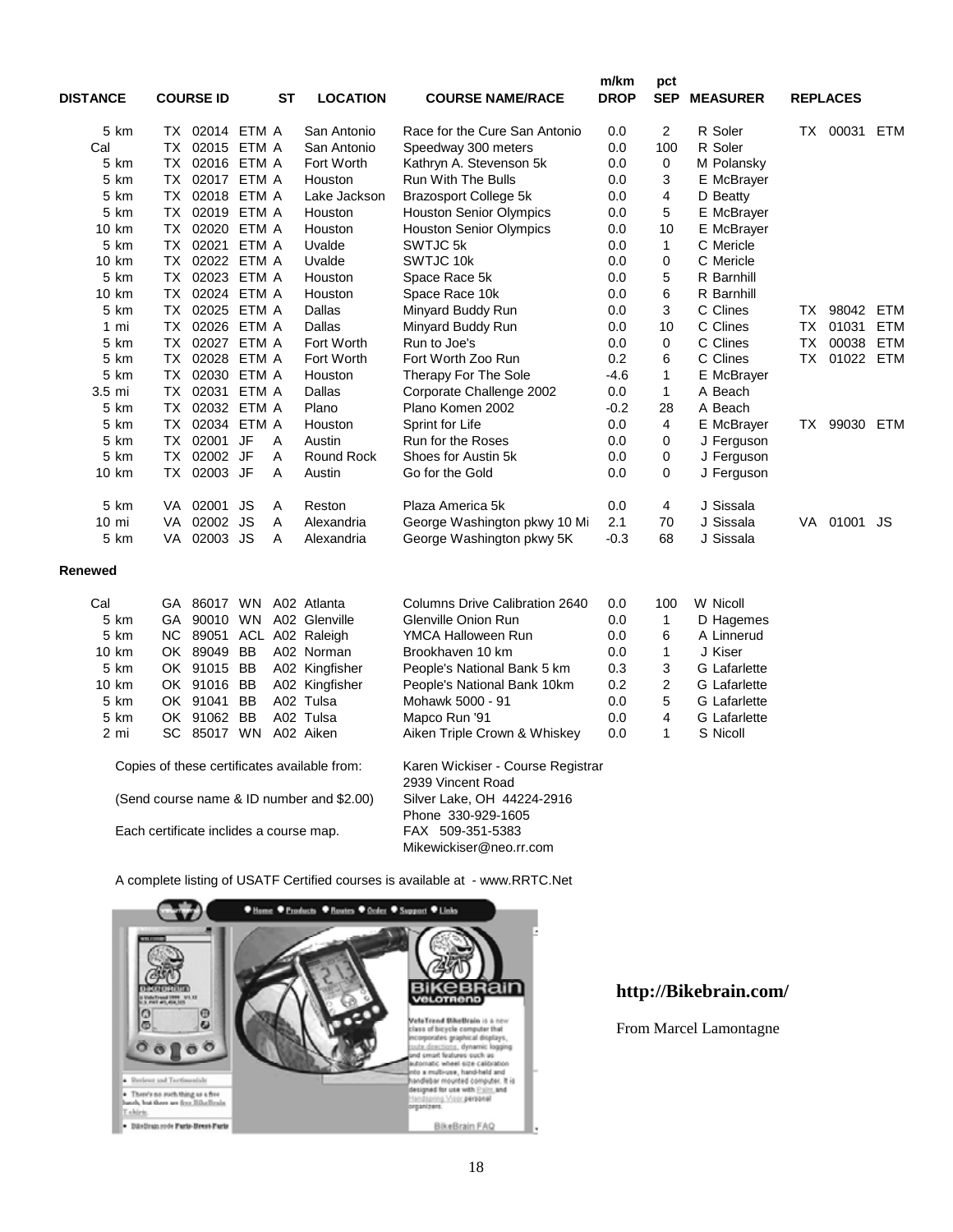#### **PUBLICATIONS AVAILABLE FROM RRTC**

**Printed Course Lists** - You can obtain a list of certified courses for any state. Send \$2.00 for any state list. You will receive a list that is current as of the last published Measurement News. If you wish the courses to be sorted in a special way, let us know. Otherwise it will be sorted by distance as the list appears in MN. You can obtain other specially-sorted lists - for instance, you might want to have all the 5k's in IL, IN, and MO. It can be done. Just say what you want. If you are online, lists can be sent that way. Contact Mike Wickiser at MikeWickiser@neo.rr.com

**Attention RRTC certifiers: Your lists are free.** Any time you want one let us know. You can mark up any mistakes and we will correct it and send you a new copy.

**Web Page Access to Course Lists:**The complete list can be downloaded from the RRTC website at **http://rrtc.net/download/** Also, try the certified course Search Engine at the USA-LDR website **http://www.usaldr.org/**

**Individual Certificates** - These may be obtained by sending the course number and \$2.00 per course desired. **SEND THE COMPLETE ID, INCLUDING PREFIX AND SUFFIX LETTERS, Thus: CA 92057 RS.** Send course name, length and location as well. If you are thinking of hiring a measurer, this is an excellent way to see the sort of work you can expect. In addition, you may wish to check out a course you intend to run. Bring the map to the course and see if the race director got it right!

Above material may be obtained from: Mike Wickiser - 2939 Vincent Rd. - Silver Lake, OH 44224-2906

**Measurement Calculation Computer Program** by Bob Baumel, version 1.2 for Macintosh or IBM PC. This software can be downloaded for free from the RRTC website at

**http://www.rrtc.net/download/** or Bob will distribute it by email attachment (send requests to webmaster@rrtc.net) or on floppy disks (send blank, formatted diskette and stamped return mailer to Bob at: 129 Warwick Road, Ponca City OK 74601-7424). Be sure to specify Mac or PC version.

**Electronic Certificate Templates** (available to Certifiers only), now in an Adobe Acrobat format which isn't tied to any word processor. Requires Acrobat or Acrobat Reader 4.0 or greater (Current Acrobat Reader may be downloaded for free from www.adobe.com). The template allows you to fill in certificates on the computer and print them. Available in both FS and non-FS version. Distributed by Bob Baumel by email or diskette [same addresses as for Measurement software]. Bob can customize the template with certifier's personal info at the bottom (name, address, phone, etc.) so you can avoid retyping it every time (Be sure to specify exact ID text desired when requesting a template).

**Online course measurement book**, edited by Bob Baumel. It's a revision of the one you can buy from USATF, but the basic procedures have not changed. Available at: **http://www.rrtc.net**

**Course Measurement Procedures** - the Bible of course measurement. Complete instructions for measuring courses for USATF certification. The same procedures are now used for IAAF and AIMS courses. \$9.00 postpaid. Available from: USATF - Book Order Dept. - PO Box 120 Indianapolis, IN 46206

**Course Measurement Video** - a concise 17 minute introduction to course measurement, intended as a supplement *to Course Measurement Procedures*. See how it's done! Version 2 sells for \$10 but there are still a few copies of the original version available for

\$7.50. Send to: Tom McBrayer - 4021 Montrose - Houston, TX 77006-4956.

#### **OTHER PUBLICATIONS AND EQUIPMENT**

**Road Race Management** is a monthly newsletter providing race organizing ideas and news for race directors. \$97 per year from: Road Race Management - 4904 Glen Cove Pkwy - Bethesda, MD 20816 Phone: 301-320-6865 Fax: 301-320-9164

**Jones/Oerth Counters** - Write to: Paul Oerth - 2455 Union St - Apt 412 - San Francisco, CA 94123. Phone: 415-346-4165 Fax 415 346 0621. Email: Poerth@aol.com. US Price is \$70 for the 5 digit model, \$80 for the 6 digit model, postpaid. Foreign price is \$75/\$85 plus postage. Foreign orders shipped by airmail. Visa, MasterCard, American Express cards accepted. **Note: Payment in advance is required.**

**RunScore** - The flagship of IBM-style finish line programs. For information contact: Alan Jones - 3717 Wildwood Dr - Endwell, NY 13760. Or check it out on the internet at: www.runscore.com

**Apple Raceberry JaM** - Race management software for Macintosh and Windows. Check it out on the Internet at http://www.raceberryjam.com or call Jack Moran at (952) 920-0558.

#### **TOPOGRAPHIC MAPS**

USA topographic maps are available from:

U. S. Geological Survey 303-202-4200 USGS Map Sales PO Box 25286, Bldg 810 Denver Federal Center Denver, CO 80225

Delivery will be made in approximately 4 weeks. Ask for latest price.

Maps can be located and ordered online at: **http://www.usgs.gov**

Maps can be obtained in just a few days from:

Map Express – PO Box 280445 – Lakewood, CO 80228-0445

1-800-MAP-00EX (1-800-627-0039)

Maps can be located and ordered online at**: http://www.mapexp.com**

**Topo Maps on CD-ROM** - 3-D TopoQuads includes authentic USGS 7.5-minute quadrangle maps, assembled into one seamless database

See an interactive online demo at **http://www.delorme.com**

Also - check out Street Atlas USA from the above – it's a seamless street map of the whole USA at a decent price.

#### **USGS TOPOGRAPHIC MAPS ONLINE - FREE**

 Maps.Com has a section where you can click on to all USGS maps, free. This can be very handy for obtaining accurate elevation information.

Check out**: http://www.maps.com**